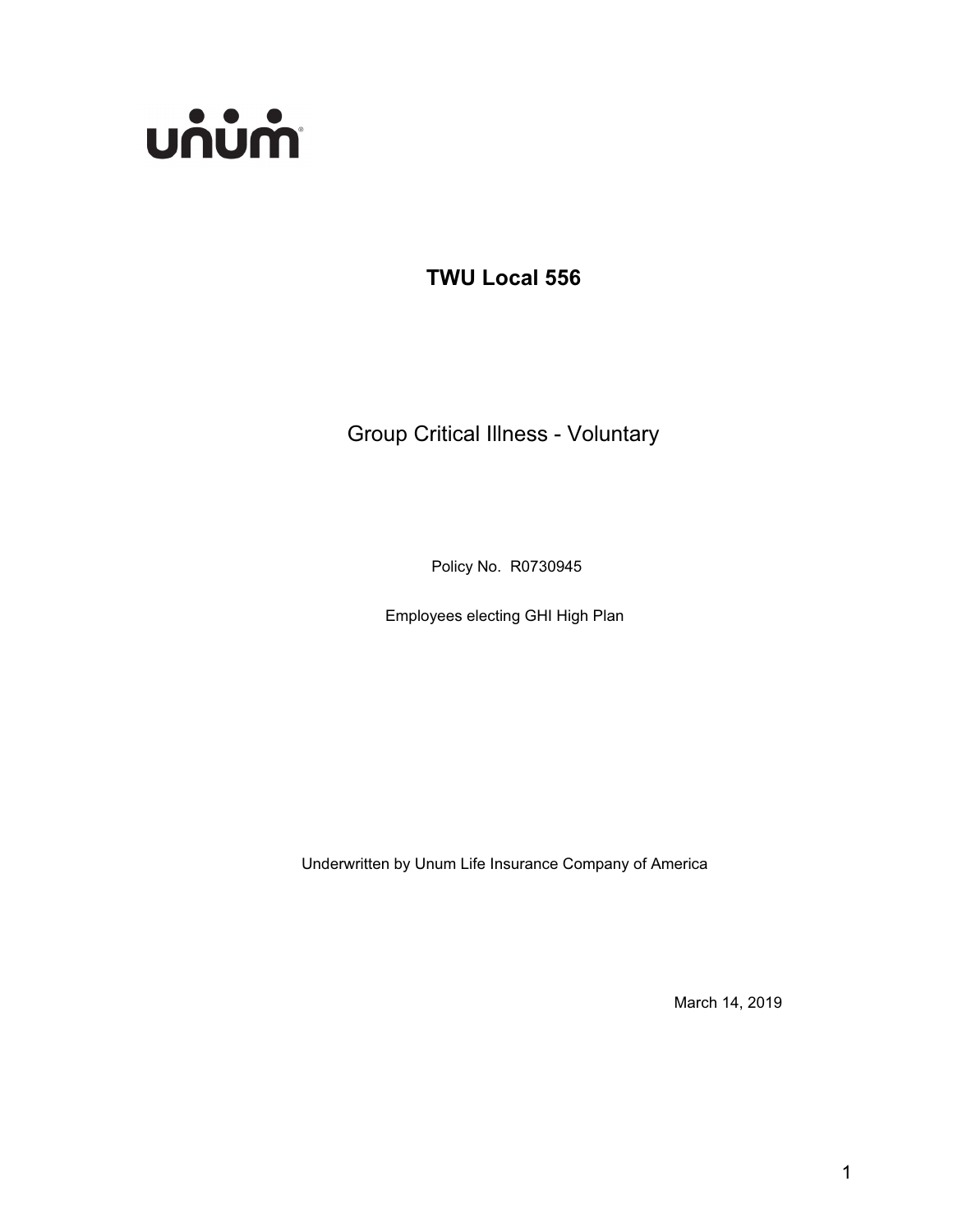# **CERTIFICATE OF COVERAGE**

## **THIS IS A SUPPLEMENTAL CERTIFICATE OF COVERAGE. PLEASE READ IT CAREFULLY.**

#### **THE INSURANCE POLICY UNDER WHICH THIS CERTIFICATE IS ISSUED IS NOT A POLICY OF WORKERS' COMPENSATION INSURANCE. YOU SHOULD CONSULT YOUR EMPLOYER TO DETERMINE WHETHER YOUR EMPLOYER IS A SUBSCRIBER TO THE WORKERS' COMPENSATION SYSTEM.**

Unum Life Insurance Company of America (referred to as Unum) welcomes You as a client.

This is Your Certificate of Coverage as long as You are eligible for coverage and You become insured. You will want to read it carefully and keep it in a safe place.

Unum has written Your Certificate of Coverage in plain English. However, a few terms and provisions are written as required by insurance law. If You have any questions about any of the terms and provisions, please consult Unum. Unum will assist You in any way to help You understand Your benefits.

If the terms and provisions of this Certificate of Coverage (issued to You) are different from the policy (issued to the Policyholder), the policy will govern. The policy may be changed in whole or in part. Only an officer of Unum can approve a change. The approval must be in writing and endorsed on or attached to the policy. Any other person, including a broker, may not change the policy or waive any part of it.

The policy is delivered in and is governed by the laws of the governing jurisdiction and to the extent applicable by the Employee Retirement Income Security Act of 1974 (ERISA) and any amendments.

For purposes of effective dates and ending dates under the group policy, all days begin at 12:01 a.m. and end at 12:00 midnight at the Policyholder's address.

> Unum Life Insurance Company of America 2211 Congress Street Portland, ME 04122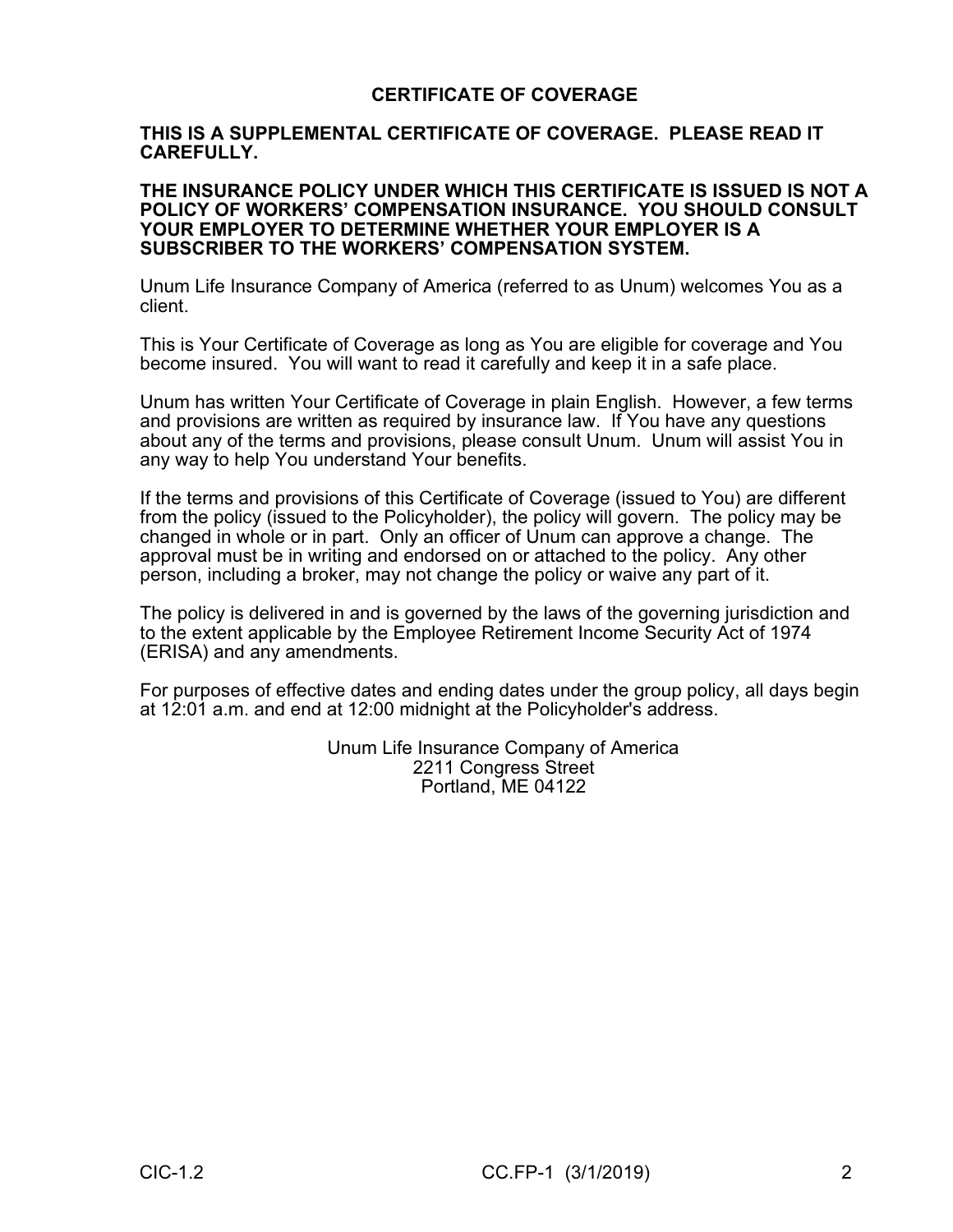#### **IMPORTANT NOTICE**

To obtain information or make a complaint:

You may call Unum Life Insurance Company of America's toll-free telephone number for information or to make a complaint at:

#### **1-800-321-3889**

You may contact the Texas Department of Insurance to obtain information on companies, rights, coverages, or complaints at:

#### **1-800-252-3439**

You may write the Texas Department of Insurance:

P.O. Box 149104 Austin, TX 78714-9104 FAX: (512) 490-1007

Web: www.tdi.texas.gov

E-mail: Consumer.Protection@tdi.texas.gov

#### **PREMIUM OR CLAIM DISPUTES:**

Should you have a dispute concerning your premium or about a claim, you should contact the Company first. If the dispute is not resolved, you may contact the Texas Department of Insurance.

#### **ATTACH THIS NOTICE TO YOUR CERTIFICATE OF COVERAGE:**

This notice is for information only and does not become a part or condition of the attached document.

#### **AVISO IMPORTANTE**

Para obtener informacion o para presentar una queja:

Usted puede llamar al numero de telefono gratuito de Unum Life Insurance Company of America para obtener informacion o para presentar una queja al:

#### **1-800-321-3889**

Usted puede comunicarse con el Departamento de Seguros de Texas para obtener informacion sobre companies, coberturas, derechos, o quejas al:

#### **1-800-252-3439**

Usted puede escribir al Departamento de Seguros de Texas a:

> P.O. Box 149104 Austin, TX 78714-9104 FAX: (512) 490-1007

Sitio Web: www.tdi.texas.gov

E-mail: Consumer.Protection@tdi.texas.gov

#### **DISPUTAS POR PRIMAS DE SEGUROS O RECLAMACIONES:**

Si tiene una disputa relacionada con su prima de seguro con una reclamacion, usted debe comunicarse con la Compania primero. Si la disputa no es resuelta, usted puede comunicarse con el Departamento de Seguros de Texas.

#### **ADJUNTE ESTE AVISO A SU CERTIFICADO DE BENEFICIOS:**

Este aviso es solamente para propositos informativos y no se convierte en parte o en condicion del documento adjunto.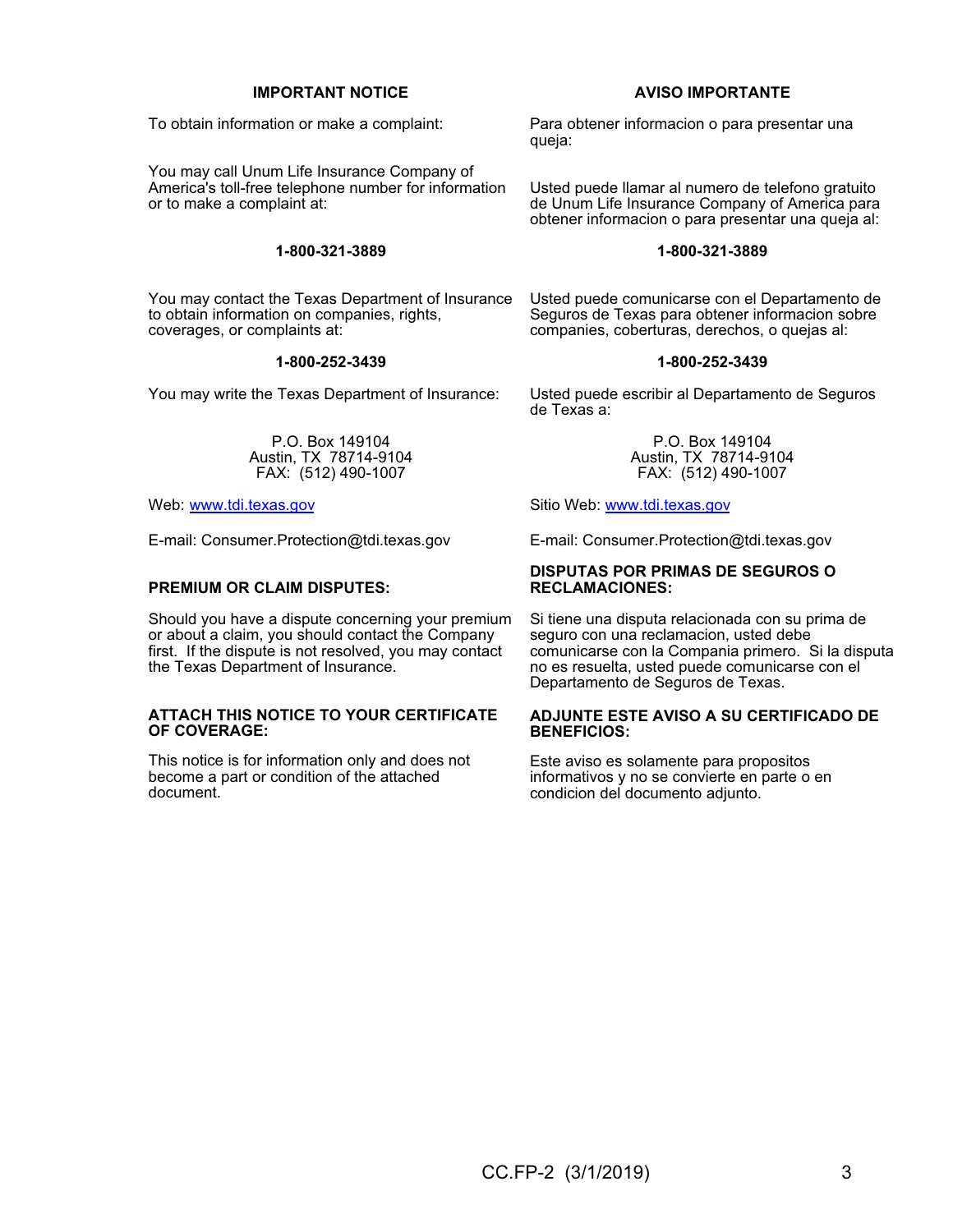# **TABLE OF CONTENTS**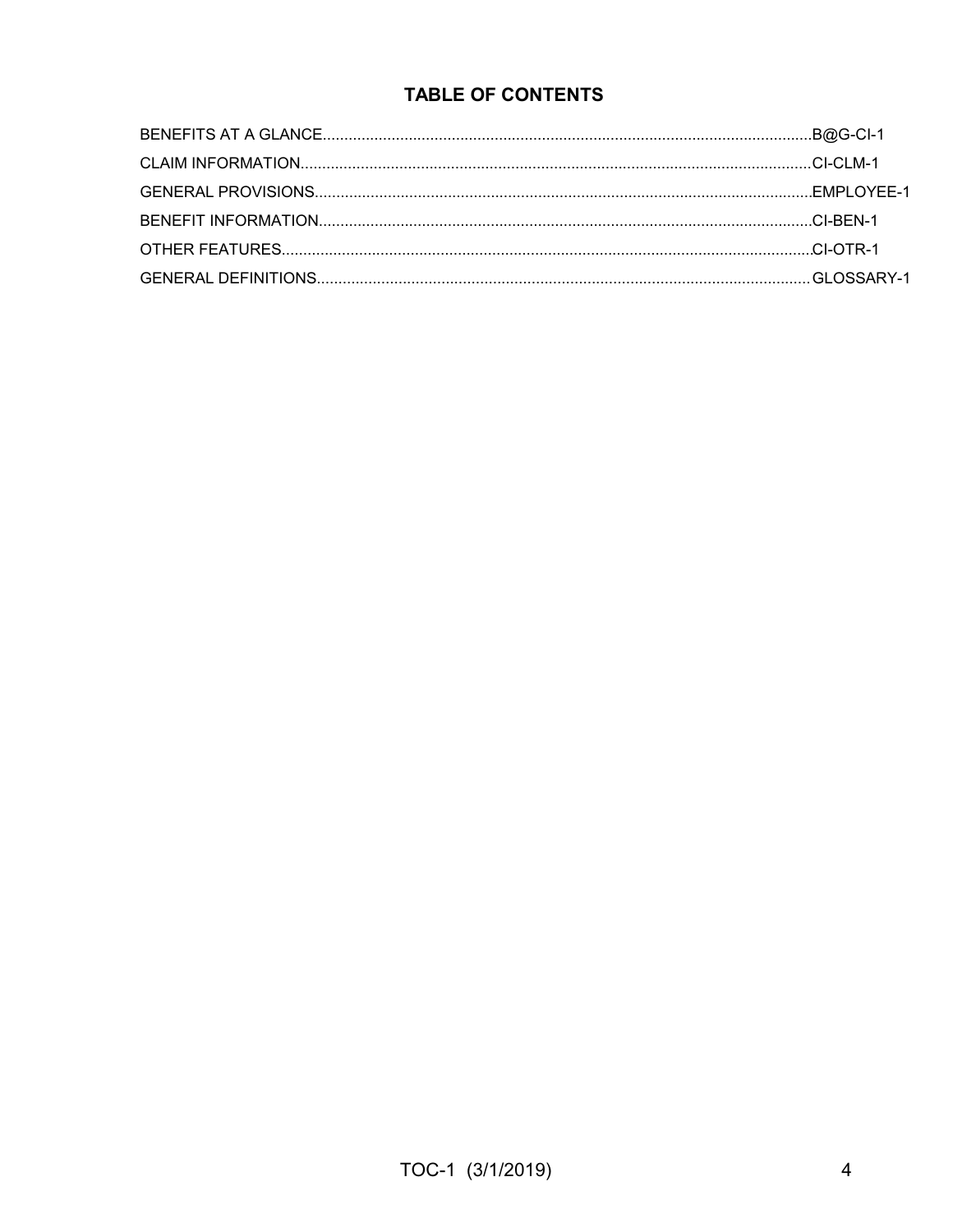#### **BENEFITS AT A GLANCE CRITICAL ILLNESS**

**This Supplemental Critical Illness Policy provides financial protection for You by paying a benefit if You are diagnosed with a critical illness. The amount You receive is based on the amount of coverage in effect on the date of diagnosis of a critical illness or the date treatment is received according to the terms and provisions of the policy. You also have the opportunity to have coverage for Your Spouse.**

**EMPLOYER'S ORIGINAL POLICY EFFECTIVE DATE:** March 1, 2019

**POLICY NUMBER:** R0730945 GCI\_EE\_PAY-01

#### **ELIGIBLE GROUP(S):**

Employees electing GHI High Plan in Active Employment in the United States with the Employer.

#### **MINIMUM HOURS REQUIREMENT:**

Employees must be in Active Employment at least 10 hours per week.

#### **PAYING FOR COVERAGE:**

**For You:**

You must make contributions for Your coverage. Coverage on Your eligible Dependent Children is automatically included with Your coverage.

#### **For Your Spouse:**

You must make contributions for coverage for Your Spouse.

#### **CRITICAL ILLNESS BENEFIT**

#### **Coverage Amount**

| Employee                                                                                                      | \$5,000, \$10,000, \$15,000, \$20,000,<br>\$25,000 or \$30,000 as applied for by<br>You and approved by Unum. |
|---------------------------------------------------------------------------------------------------------------|---------------------------------------------------------------------------------------------------------------|
| Spouse, if Covered:                                                                                           | \$5,000, \$10,000 or \$15,000 as<br>applied for by You and approved by<br>Unum.                               |
| Dependent Child(ren):                                                                                         | 50% of Employee Coverage Amount                                                                               |
| <b>Critical Illnesses</b>                                                                                     | Percentage of<br><b>Coverage Amount</b>                                                                       |
| <b>Base Covered Conditions</b>                                                                                |                                                                                                               |
| <b>Benign Brain Tumor</b><br>Initial Diagnosis Benefit<br>Recurrence Benefit                                  | 100%<br>100%                                                                                                  |
| <b>Blindness</b><br>Initial Diagnosis Benefit                                                                 | 100%                                                                                                          |
| Coma as the Result of Severe Traumatic Brain Injury<br><b>Initial Diagnosis Benefit</b><br>Recurrence Benefit | 100%<br>100%                                                                                                  |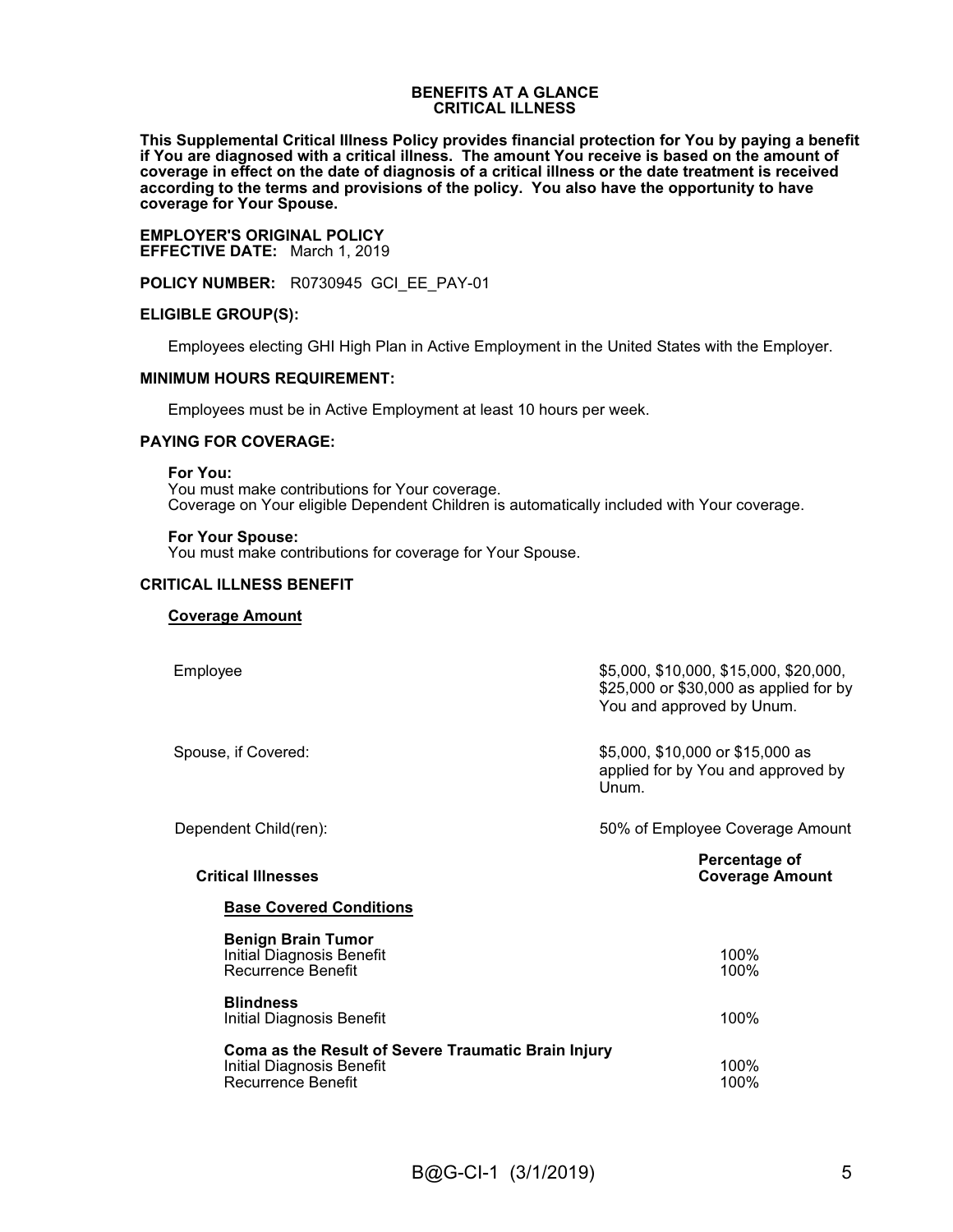| <b>Coronary Artery Bypass Surgery</b><br><b>Initial Diagnosis Benefit</b>                      | 25%             |
|------------------------------------------------------------------------------------------------|-----------------|
| <b>End Stage Renal (Kidney) Failure</b><br>Initial Diagnosis Benefit                           | 100%            |
| <b>Heart Attack (Myocardial Infarction)</b><br>Initial Diagnosis Benefit<br>Recurrence Benefit | 100%<br>$100\%$ |
| <b>Major Organ Failure</b><br>Initial Diagnosis Benefit                                        | 100%            |
| <b>Occupational HIV</b><br>Initial Diagnosis Benefit                                           | 100%            |
| Permanent Paralysis as the result of a Covered Accident<br>Initial Diagnosis Benefit           | 100%            |
| <b>Stroke</b><br><b>Initial Diagnosis Benefit</b><br>Recurrence Benefit                        | 100%<br>$100\%$ |
| <b>Cancer Conditions</b>                                                                       |                 |
| Cancer<br><b>Initial Diagnosis Benefit</b>                                                     | 100%            |
| <b>Carcinoma in Situ</b><br>Initial Diagnosis Benefit                                          | 25%             |
| <b>Additional Critical Illnesses for Dependent Children</b>                                    |                 |
| <b>Cerebral Palsy</b><br>Initial Diagnosis Benefit                                             | 100%            |
| <b>Cleft Lip or Palate</b><br>Initial Diagnosis Benefit                                        | 100%            |
| <b>Cystic Fibrosis</b><br>Initial Diagnosis Benefit                                            | 100%            |
| <b>Down Syndrome</b><br><b>Initial Diagnosis Benefit</b>                                       | 100%            |
| Spina Bifida<br><b>Initial Diagnosis Benefit</b>                                               | 100%            |

#### **Critical Illness Benefit Reduction**

Any coverage in force prior to the Insured's 70th birthday will be reduced on the Policy Anniversary Date following the Insured's 70th birthday. The Insured's Coverage Amount will be reduced to 50% of the Coverage Amount the Insured had prior to the Policy Anniversary Date. Any coverage in force after the Policy Anniversary Date following the Insured's 70th birthday will not be subject to a benefit reduction on subsequent Policy Anniversary Dates. There will be no further increases in the Insured's Coverage Amount.

#### **WELLNESS BENEFIT**

| <b>Wellness Benefit Amount</b> | \$100 per Calendar Year for each Insured |
|--------------------------------|------------------------------------------|
|--------------------------------|------------------------------------------|

#### **SOME LOSSES MAY NOT BE COVERED UNDER THIS POLICY.**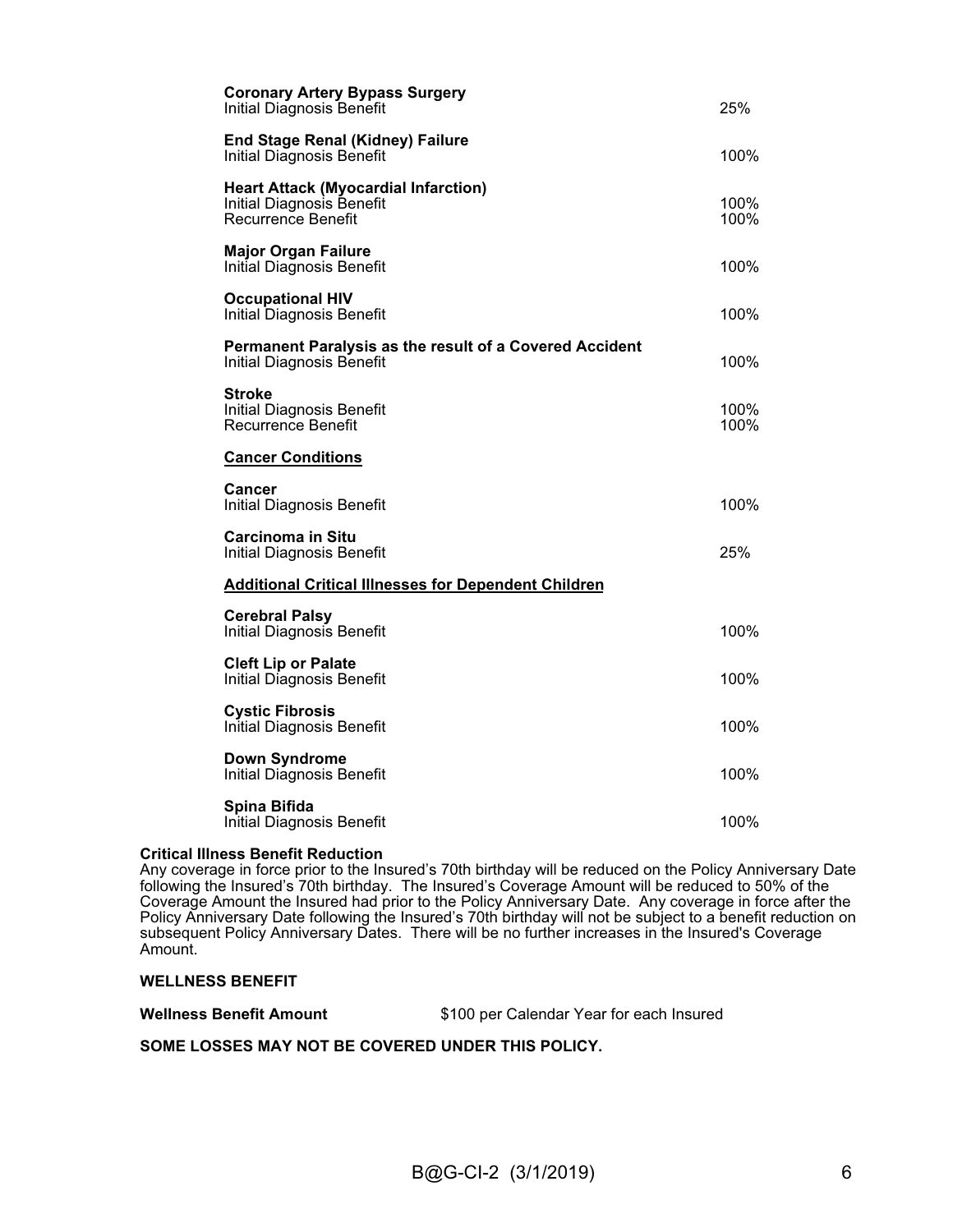#### **OTHER FEATURES**

#### **Portability**

**The above items are only highlights of this Policy. For a full description of Your coverage, continue reading Your Certificate of Coverage and if You make contributions for Your coverage, refer to Your confirmation of coverage. The plan includes enrollment, risk management and other support services related to Your Employer's benefit program.**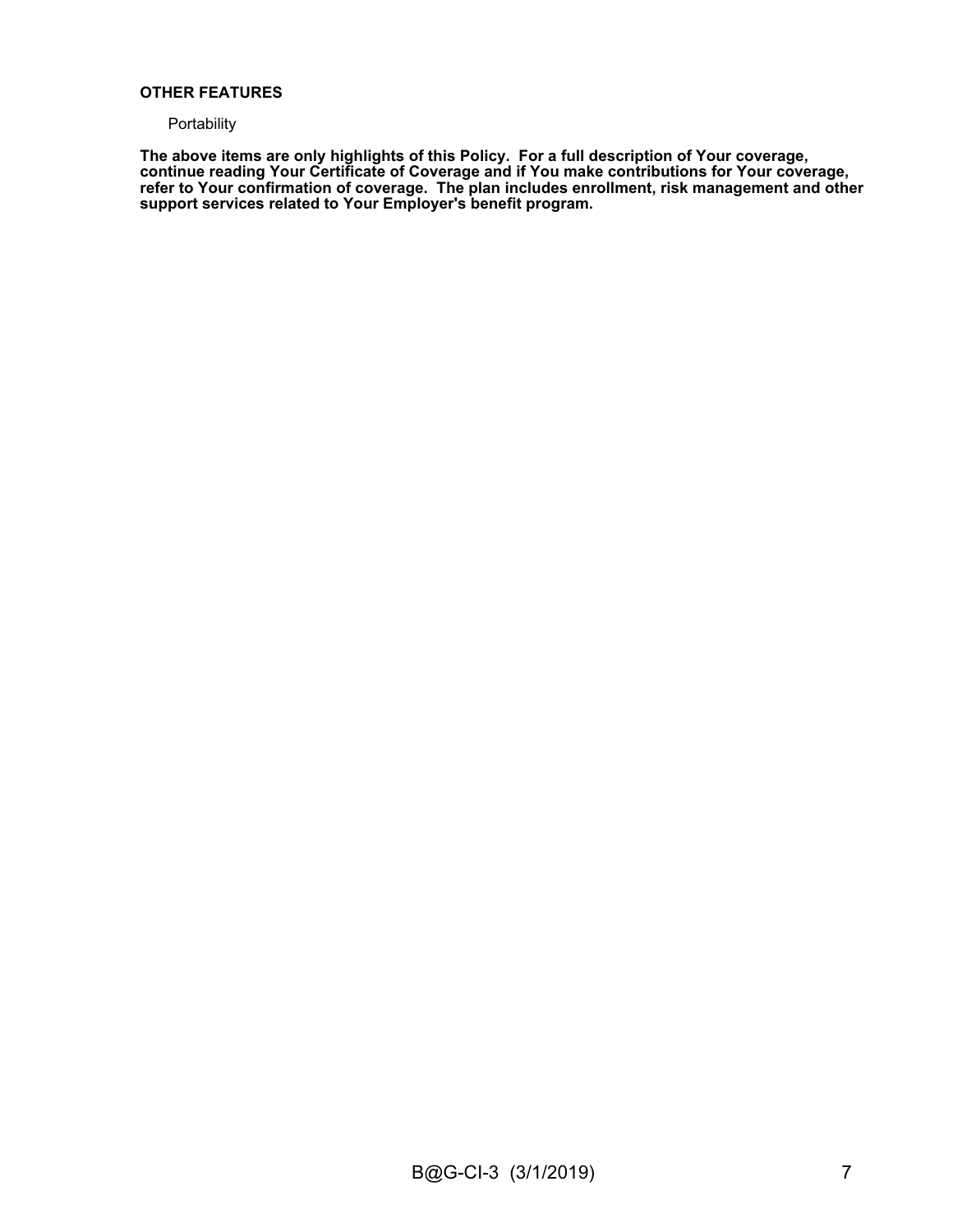# **CLAIM INFORMATION**

**Notice of Claim.** Notice of claim should be sent to Unum within 90 days after the Date of Diagnosis for which a benefit is claimed or the date of Covered Loss for which a benefit is claimed, or as soon as is reasonably possible. If notice is not reasonably possible to provide within 90 days, it must be given no later than one year after the time notice of claim is required. These time limits will not apply during any time period You or Your authorized representative lacks the legal capacity to give Unum notice of claim. Notice should be sent to Unum at Our home office. If You submit a claim before notification of Unum's decision on any coverage amount requiring Evidence of Insurability, the amount of coverage applicable to the claim will be determined as if Unum's final underwriting decision had been made prior to the Date of Diagnosis or date of Covered Loss.

**Claim Forms.** When Unum receives a notice of claim, claim forms will be sent for filing proof of claim within 15 days. If claim forms are not sent within 15 days, the proof of claim requirements will be met if We receive a written statement of the nature and extent of the loss as required in the proof of claim section. Claim forms are also available from Your Employer.

**Proof of Claim.** Proof of claim must include documentation furnished by a Physician and supported by clinical, radiological, histological, pathological, and/or laboratory evidence. It may also include one or more of the following: a Physician's bill, a Hospital bill, or other proof of charges.

If it is not reasonably possible to give proof of claim within 90 days after the Date of Diagnosis for which a benefit is claimed or date of Covered Loss for which a benefit is claimed, it must be given no later than one year after the time proof of claim is required. These time limits will not apply during any time period the Insured or the Insured's authorized representative lacks the legal capacity to give Unum proof of claim.

**Time of Payment of Claims.** After Unum receives, evaluates and processes proof of claim, Unum will pay any benefits due within 60 days.

**Payment of Claims.** If any Dependent Child covered under this policy is receiving financial and medical benefits through the Texas Department of Human Services, all benefits payable for such person will be paid to the Texas Department of Human Services whenever:

- the Texas Department of Human Services is paying benefits pursuant to Chapters 31 and 32 of the Human Resources Code, i.e., financial and medical assistance service programs administered pursuant to the Human Resources Code;
- the parent who is covered by this policy has possession or access to the Dependent Child pursuant to a court order, or is not entitled to access or possession of the Dependent Child and is required by the court to pay child support; and
- We are notified at the time of claim that such person is receiving financial and medical assistance.

Benefits will be paid to You unless such benefits have been assigned or are required to be paid to the Texas Department of Human Services. Benefits may also be paid to a possessory or managing conservator of a Dependent Child if the appointment for such was issued by a court in this or another state. If You are not competent, Unum can pay up to \$2,000 to the person or institution that appears to have assumed Your custody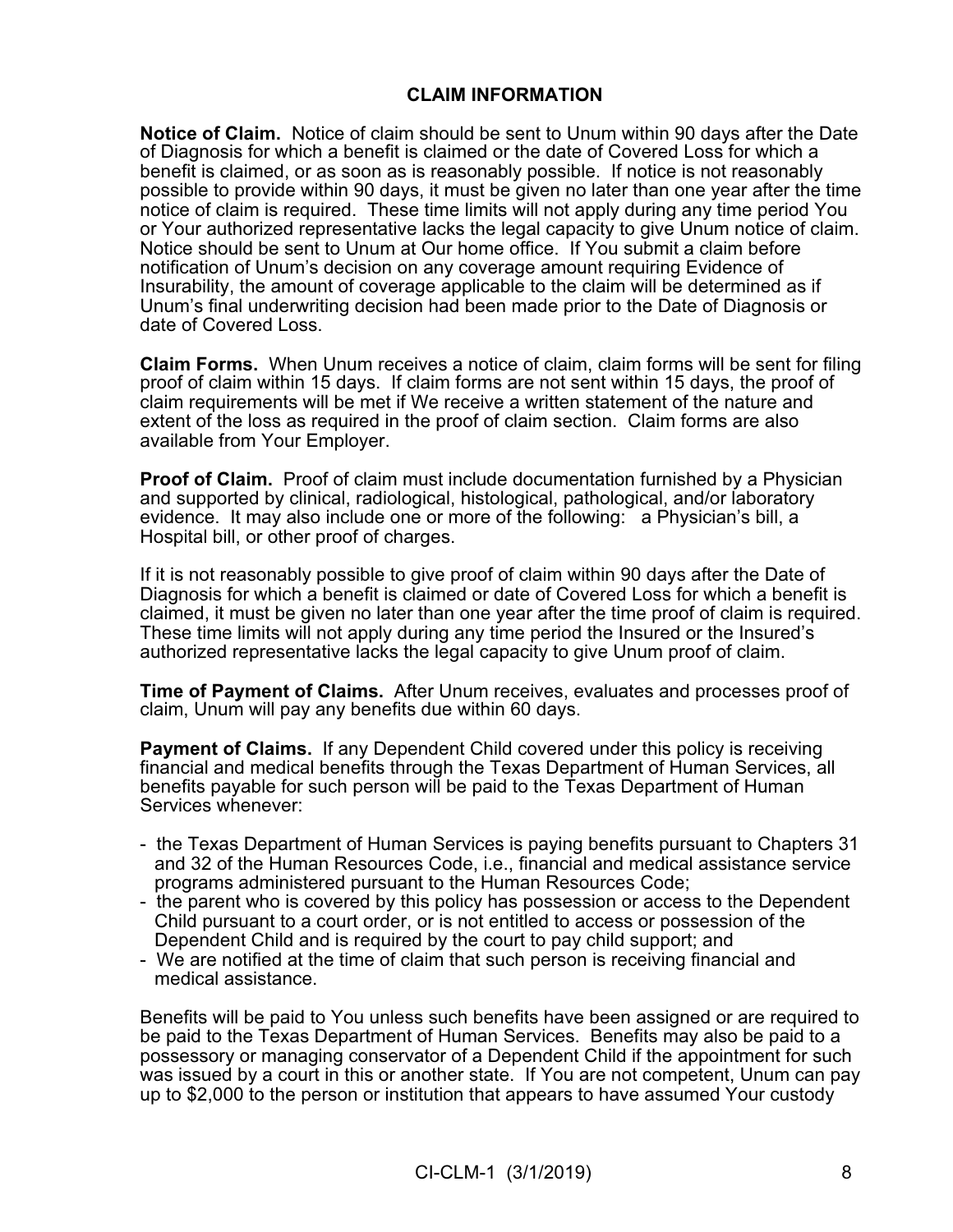and main support. Any accrued benefits unpaid at Your death will be paid to the named beneficiary, if any, otherwise to Your estate or, if required, to the Texas Department of Human Services. Unum will be discharged to the extent of any such payment made in good faith.

**Overpayments.** Unum has the right to recover any overpayments due to:

- fraud; and
- any error We make in processing a claim.

You must reimburse Us in full. We will determine the method by which the repayment is to be made.

Unum will not recover more money than the amount We paid You.

**Unpaid Premium.** Any unpaid premium due for Your coverage under this policy may be recovered by Us by offsetting against amounts otherwise payable to You, Your beneficiary, or Your legal representative(s) under this policy, or by other legally permitted means.

**Assignment.** The rights provided to You by the policy are owned by You, unless You assign Your rights under the policy to an assignee.

We will recognize an assignee as the owner of the rights assigned only if:

- the assignment is in writing, signed by You, and acceptable to Us in form; and
- a signed or certified copy of the written assignment has been received and registered by Us at Our home office.

We will not be responsible for the legal, tax or other effects of any assignment, or for any action taken under the policy provisions before receiving and registering an assignment.

**Physical Examinations and Autopsy.** We can require that the Insured be examined by a Physician of Our choice at Our expense as often as it is reasonably necessary while a claim is pending. In case of death, Unum will have the right and opportunity to request an autopsy where not forbidden by law.

**Legal Actions.** You or Your authorized representative can start legal action regarding Your claim 60 days after proof of claim has been given and up to 3 years from the time proof of claim was first required to have been given; or Your claim was denied; or Your benefits were terminated, unless otherwise provided under federal law.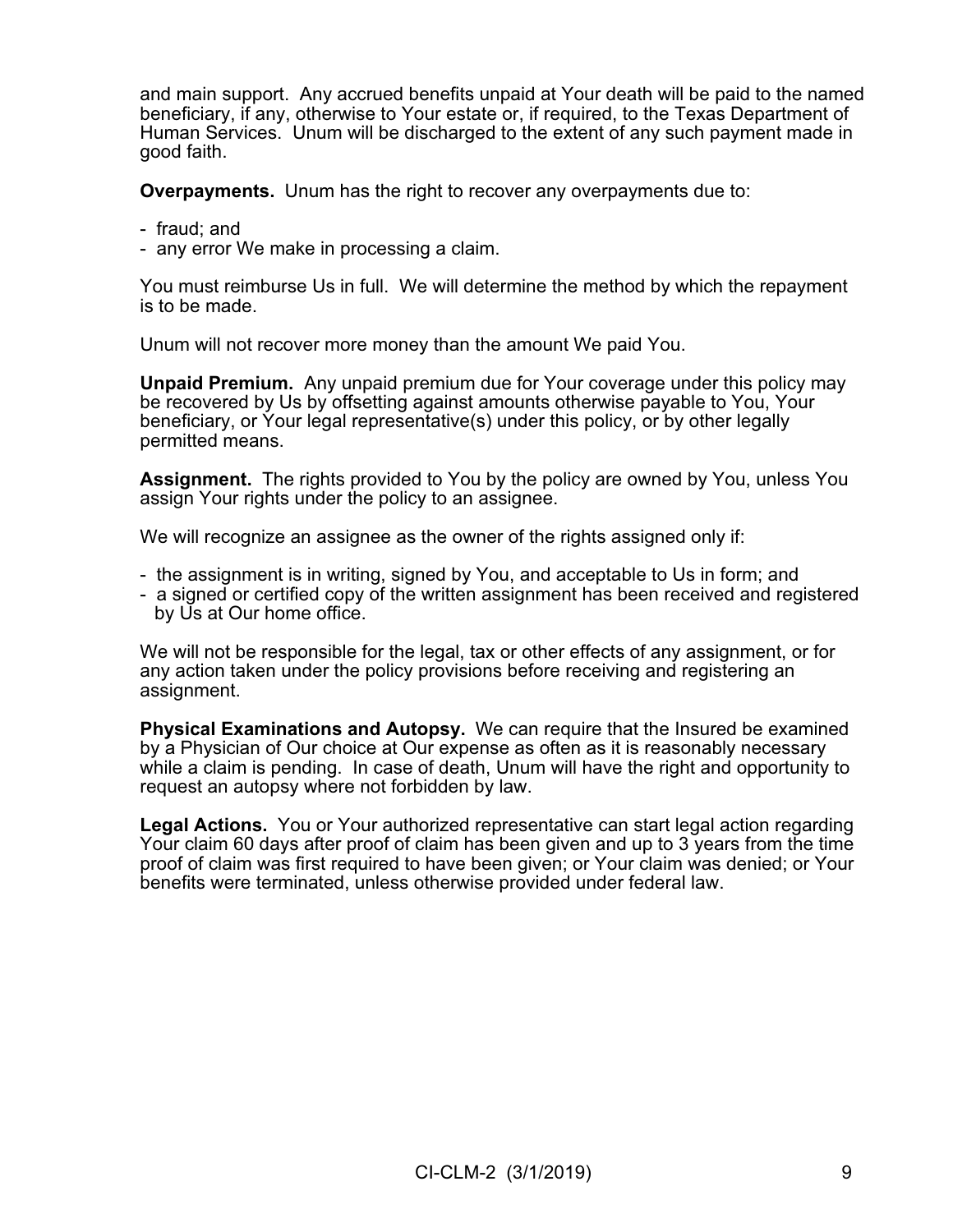# **GENERAL PROVISIONS**

# **ELIGIBILITY FOR COVERAGE**

# **Employee**

If You are working for Your Employer in an eligible group, You are eligible for coverage on the later of:

- the Policy Effective Date; or
- the day after You complete any applicable Eligibility Waiting Period.

If Your employment ends and You are rehired within 12 months, Your previous work in an eligible group will apply toward the Eligibility Waiting Period. All other policy provisions apply.

Unum will apply any period of work with Your Employer toward the Eligibility Waiting Period to determine Your eligibility date.

# **Dependent Children**

If You are covered under this policy, Your Dependent Children are automatically eligible for coverage on the later of:

- the date Your coverage begins; or
- the date You first acquire the Dependent Child as further described in the definition of Dependent Child.

# **Spouse**

If You are covered under this policy, Your Spouse is eligible for coverage on the later of:

- the date Your coverage begins; or
- the date You first acquire a Spouse.

You may not apply for coverage for Your Spouse if Your Spouse is covered as an Employee.

# **COVERAGE EFFECTIVE DATE**

You may apply at Enrollment for coverage based on the benefits available as shown in the Benefits at a Glance. When You apply for coverage or are covered under this policy, You are also eligible to apply for coverage on your Spouse. Evidence of Insurability may be required.

The Insured's coverage will begin at 12:01 a.m. on the date shown on the confirmation of coverage, provided Unum has approved Your application and any required Evidence of Insurability.

If You are absent from work due to Injury, Sickness, temporary Layoff or Leave of Absence on the date Your coverage would normally begin, the proposed Insured's coverage will begin on the date You return to Active Employment.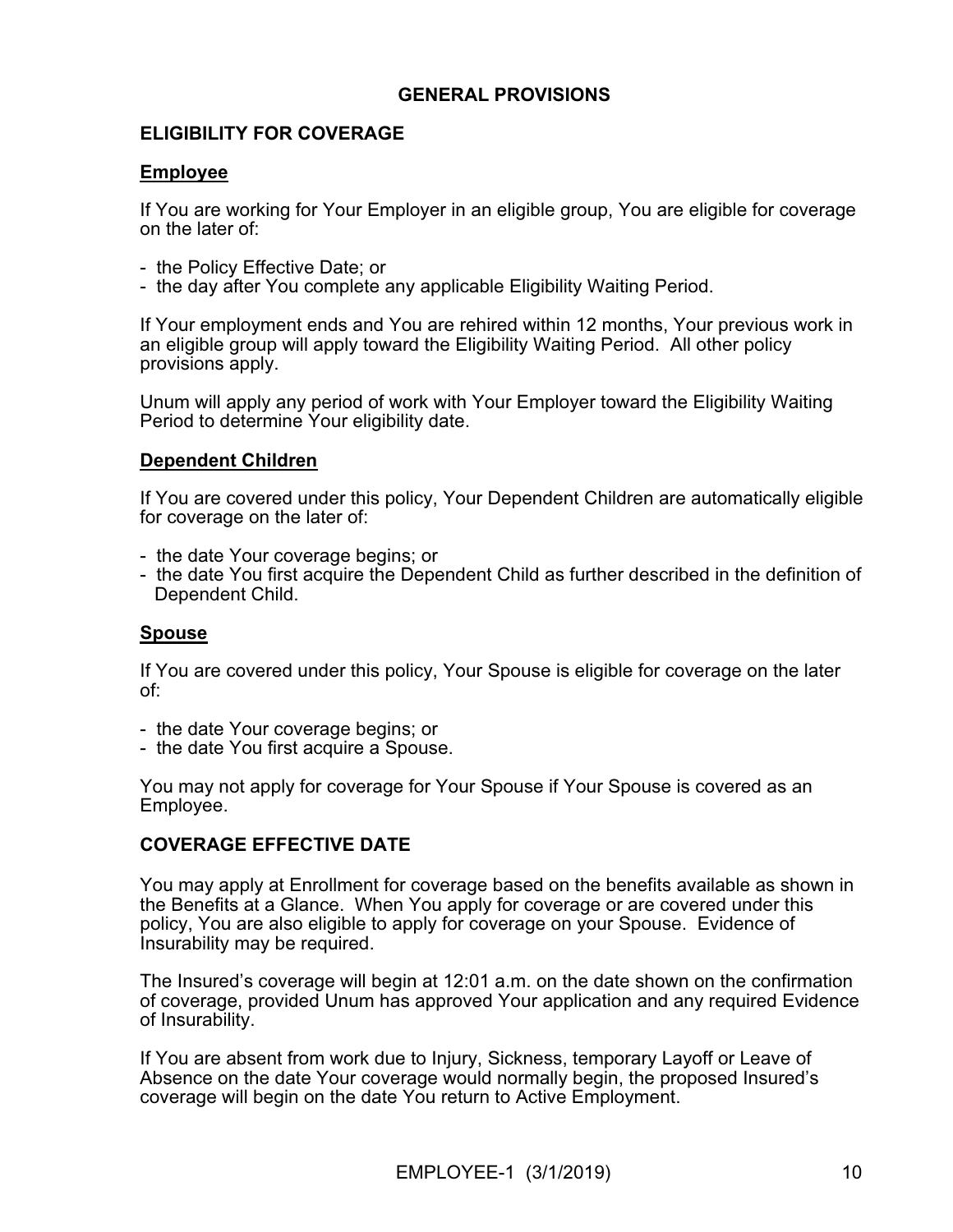# **Replacement of Coverage with Prior Carrier**

If, within 31 days of the Policy Effective Date, You are replacing similar coverage You had in force through Your Employer sponsored group policy, Evidence of Insurability is not required for amounts of coverage You had in force with Your Employer's prior carrier on the termination date of the prior carrier's plan up to \$50,000. Evidence of Insurability may be required for coverage in excess of the insurance You had in force under the prior policy.

If, within 31 days of the Policy Effective Date, You are replacing similar Spouse coverage You had in force through Your Employer sponsored group policy, Evidence of Insurability is not required for amounts of Spouse coverage You had in force with Your Employer's prior carrier on the termination date of the prior carrier's plan up to \$30,000. Evidence of Insurability may be required for coverage in excess of the insurance You had in force under the prior policy.

**Changes You Make to Your Coverage.** If changes in coverage are allowed, You may choose to:

- increase coverage based on the available benefits shown in the Benefits at a Glance;
- decrease coverage based on the available benefits shown in the Benefits at a Glance; or
- cancel coverage.

Evidence of Insurability may be required.

Changes in coverage begin at 12:01 a.m. on the date shown on Your confirmation of coverage. However, if You are absent from work due to Injury, or Sickness, temporary Layoff or Leave of Absence on the date Your change in coverage would normally begin, changes in coverage that You make will begin on the date You return to Active Employment.

Changes in coverage will not affect a Payable Claim that occurs prior to the effective date of the change.

## **Employer Changes to the Policy**

Once Your coverage begins and You are in Active Employment or on a covered Layoff or Leave of Absence, any coverage changes made by Your Employer, consistent with the options you select, will take effect on the date agreed upon by Unum and Your Employer.

If You are not in Active Employment due to Injury or Sickness, any change in coverage requested by Your Employer will begin on the date You return to Active Employment.

Coverage changes will not affect a Payable Claim that occurs prior to the effective date of the change.

**Termination of Employee Coverage.** If You choose to cancel Your coverage under the policy, Your coverage ends on the first of the month following the date You provide notification to Your Employer.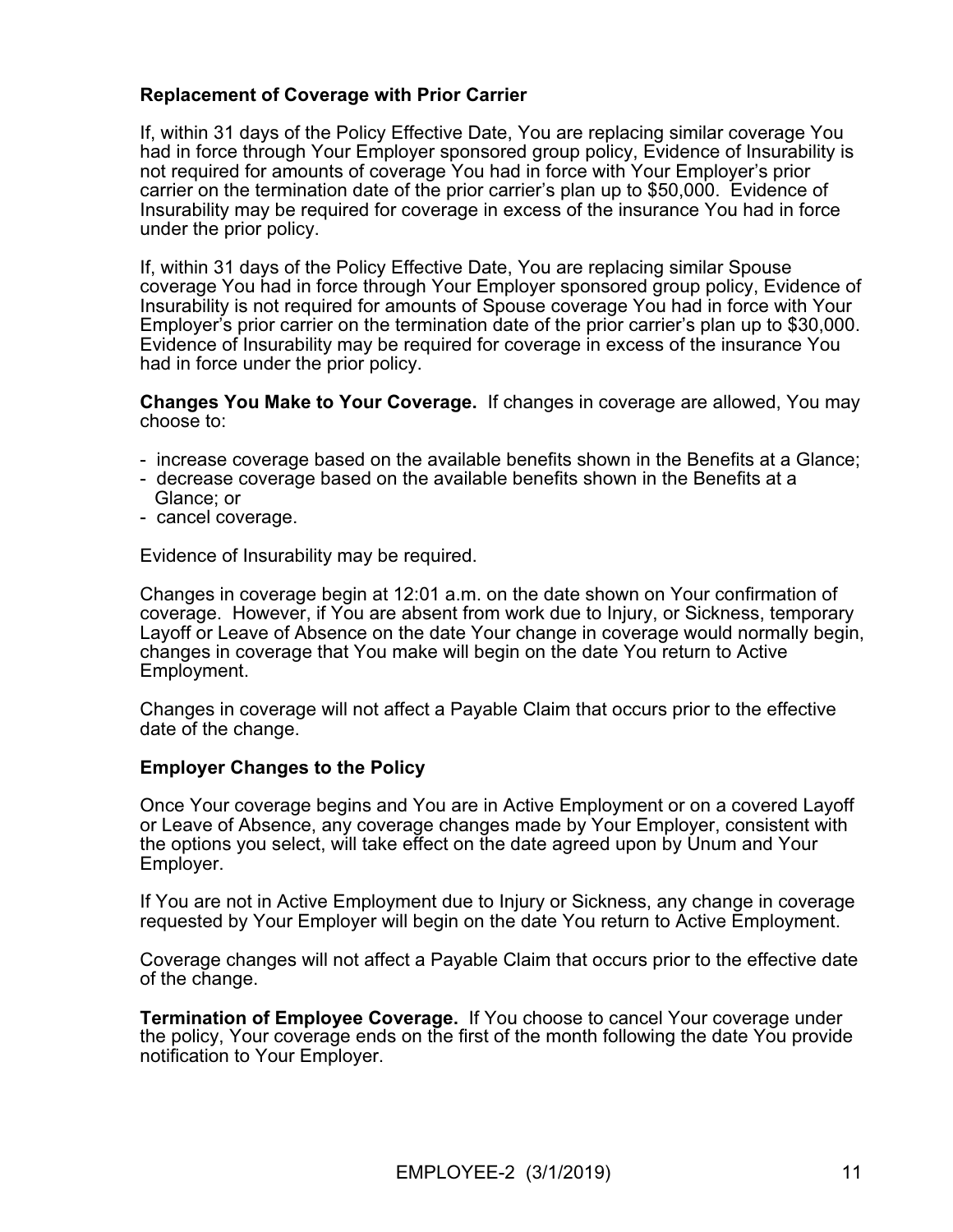Otherwise, Your coverage under the policy ends on the earliest of the:

- date this policy is cancelled;
- date You are no longer in an eligible group;
- date Your eligible group is no longer covered;
- date of Your death;
- last day of the period for which You made any required contributions; or
- last day You are in Active Employment. However, as long as premium is paid as required, coverage will continue if You elect to continue coverage under the Portability provision or in accordance with the Layoff and Leave of Absence provisions of this policy.

Coverage on Your Dependent Children ends on the earliest of the date Your coverage under the policy ends or the date a dependent child no longer meets the definition of Dependent Children.

Unum will provide coverage for a Payable Claim which occurs while You are covered under this policy.

**Termination of Spouse Coverage.** If You choose to cancel Your Spouse's coverage under the policy, coverage for Your Spouse ends on the first of the month following the date You provide notification to Your Employer.

Otherwise, Spouse coverage under the policy ends on the earliest of the:

- date this policy is cancelled;
- date You are no longer in an eligible group;
- date Your eligible group is no longer covered;
- date of Your death;
- last day of the period for which You made any required contributions;
- last day You are in Active Employment. However, as long as premium is paid as required, coverage will continue if You elect to continue coverage under the Portability provision or in accordance with the Layoff and Leave of Absence provisions of this policy;
- date Your coverage under the policy ends;
- date Your Spouse no longer meets the definition of Spouse; or
- date of divorce or annulment.

Unum will provide coverage for a Payable Claim which occurs while Your Spouse is covered under the policy.

**Layoff.** If You are on a temporary Layoff, and if premium is paid, any Insured will be covered through the end of the month that immediately follows the month in which Your temporary Layoff begins.

**Leave of Absence.** If You are on a Leave of Absence, other than for family or medical leave, and if premium is paid, any Insured will be covered through the end of the month that immediately follows the month in which Your Leave of Absence begins.

**Absence Due to Injury or Sickness.** If You are not working due to Injury or Sickness, and if premium is paid, any Insured may continue to be covered subject to the Termination of Employee Coverage provision.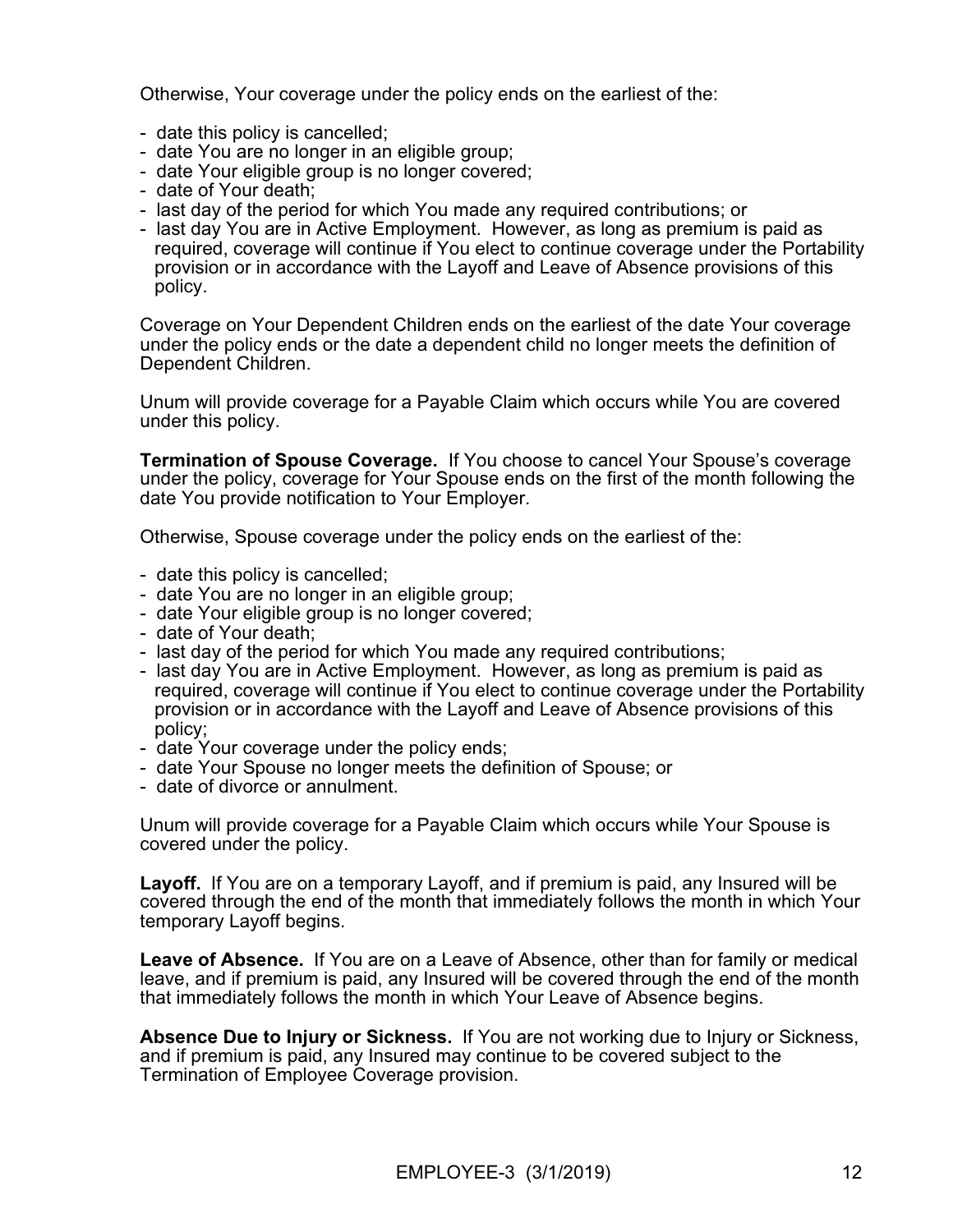# **Continuing Coverage while Employee is on Family and Medical Leave of Absence.**<br>Unum will continue coverage in accordance with Your Employer's Human Resource

policy on family and medical leaves of absence if premium payments continue and Your Employer approved Your leave in writing.

Coverage will be continued until the end of the latest of the leave period:

- required by the Federal Family and Medical Leave Act of 1993 and any amendments;
- required by applicable state law; or
- provided to You for an Injury or Sickness.

If Your Employer's Human Resource policy does not provide for continuation of Your coverage during a family and medical leave of absence, Your coverage will be reinstated when You return to Active Employment.

Unum will not:

- apply a new Eligibility Waiting Period; or
- require Evidence of Insurability.

**Insurance Fraud.** Unum wants to ensure You and Your Employer do not incur additional insurance costs as a result of the undermining effects of insurance fraud. Unum promises to focus on all means necessary to support fraud detection, investigation, and prosecution.

You may be guilty of a crime if You knowingly, and with intent to injure, defraud or deceive Unum, or provide any information, including filing a claim, that contains any false, incomplete or misleading information. These actions, as well as submission of materially false information, will result in denial of Your claim, and are subject to prosecution and punishment to the full extent under state and/or federal law. Unum will pursue all appropriate legal remedies in the event of insurance fraud.

**Contestability of Statements in Application or Evidence of Insurability.** Unum considers any statements You make in a signed application or Evidence of Insurability form, or that Your Employer makes in the application process, a representation and not a warranty. If any of the material statements You or Your Employer make are not complete and/or not true at the time they are made, We can:

- reduce or deny any claim; or
- cancel Your coverage from the original effective date.

As a basis for doing this, We will use only statements made by the Employer in the application process or statements made by You in a signed application or Evidence of Insurability form.

Except in the case of fraud, Unum can take action only in the first two years any Insured's coverage is in force.

However, if the Employer gives Unum information about You that is incorrect, Unum will:

- use the facts to determine if You have coverage under the policy according to the policy provisions and in what amounts; and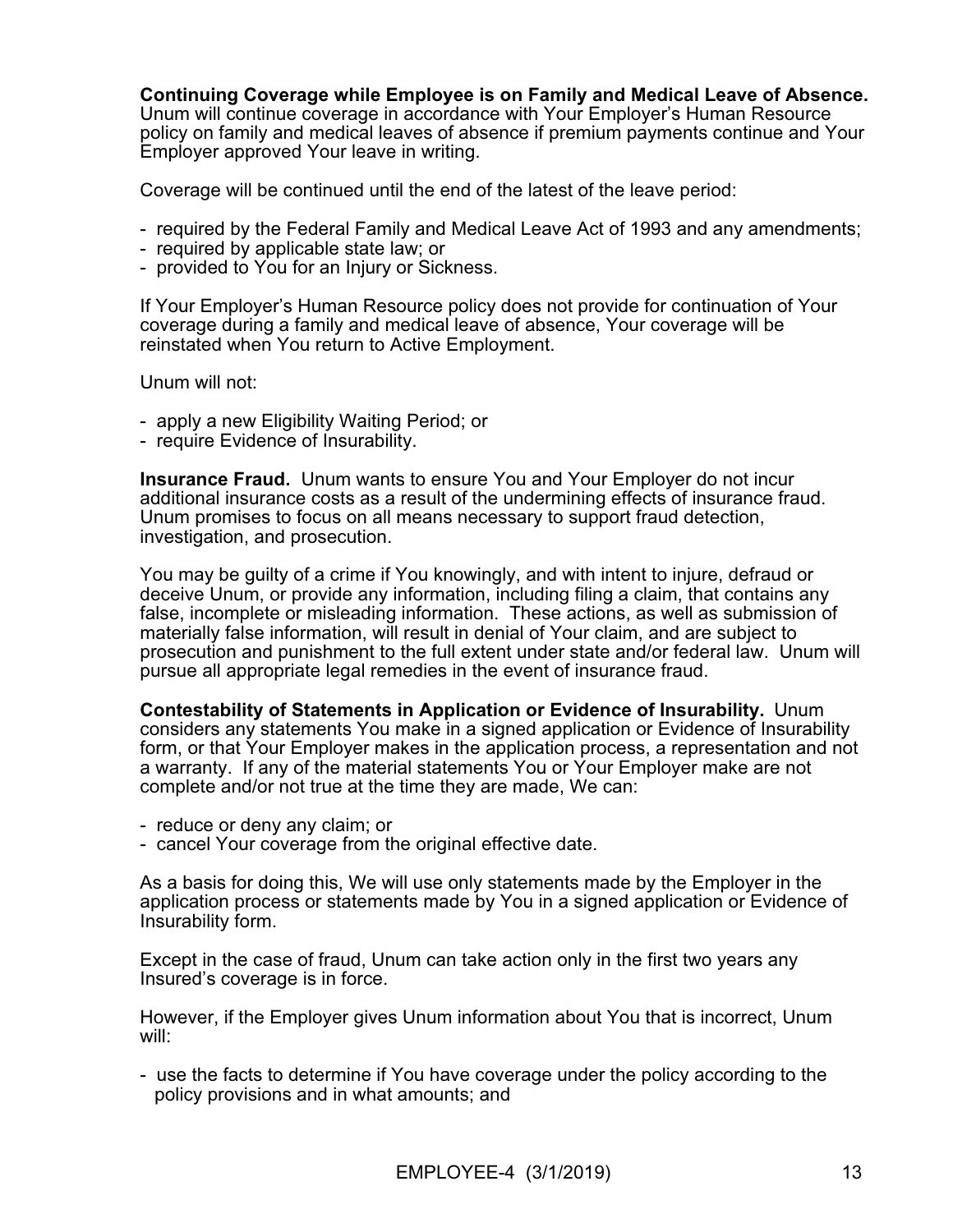- make a fair adjustment of the premium.

**Employer as Agent.** For purposes of this policy, the Employer acts on its own behalf or as the Employee's agent. Under no circumstances will the Employer be deemed the agent of Unum.

**Communicating with You or Your Employer.** Unum may provide notices, information and other communications to You or Your Employer in written, electronic or telephonic form.

**Workers Compensation or State Disability Insurance.** This policy does not replace or affect the requirements for coverage by any workers' compensation or state disability insurance.

**Cancellation or Modification of this Policy.** This Policyholder Provision applies to Your coverage. This policy can be cancelled by:

- Unum; or
- the Policyholder.

Unum may cancel or modify this policy if:

- our participation requirements are not met, as applicable;
- the Policyholder does not promptly provide Unum with information that is reasonably required;
- the Policyholder fails to perform any of its obligations that relate to this policy;
- the premium is not paid in accordance with the provisions of this policy that specify whether the Policyholder, the Employee, or both, pay(s) the premiums;
- the Policyholder does not promptly report to Us the names of any Employees who are added or deleted from the eligible group;
- Unum determines that there is a significant change, in the size, occupation or age of the eligible group as a result of a corporate transaction such as a merger, divestiture, acquisition, sale or reorganization of the Policyholder and/or its Employees;
- Unum provides 45 days notice at any time after the Initial Rate Guarantee for any reason; or
- Unum is notified of a change in Federal or State Law materially affecting the policy.

If Unum cancels or modifies this policy, for any of the reasons listed above, a written notice will be delivered to the Policyholder at least 45 days prior to the cancellation date or modification date. The Policyholder may cancel this policy if the modifications are unacceptable.

If any premium is not paid during the 31 day Grace Period, this policy will cancel automatically at the end of the Grace Period. The Policyholder is liable for premium for coverage during the Grace Period. The Policyholder must pay Us all premiums due for the full period this policy is in force. In the event of termination, this policy may be reinstated only as agreed upon by Unum and the Policyholder. If Unum agrees to reinstate this policy, such reinstatement will not constitute waiver of the termination provision in the future.

The Policyholder may cancel this policy by written notice delivered to Unum at least 31 days prior to the cancellation date. When both the Policyholder and Unum agree, this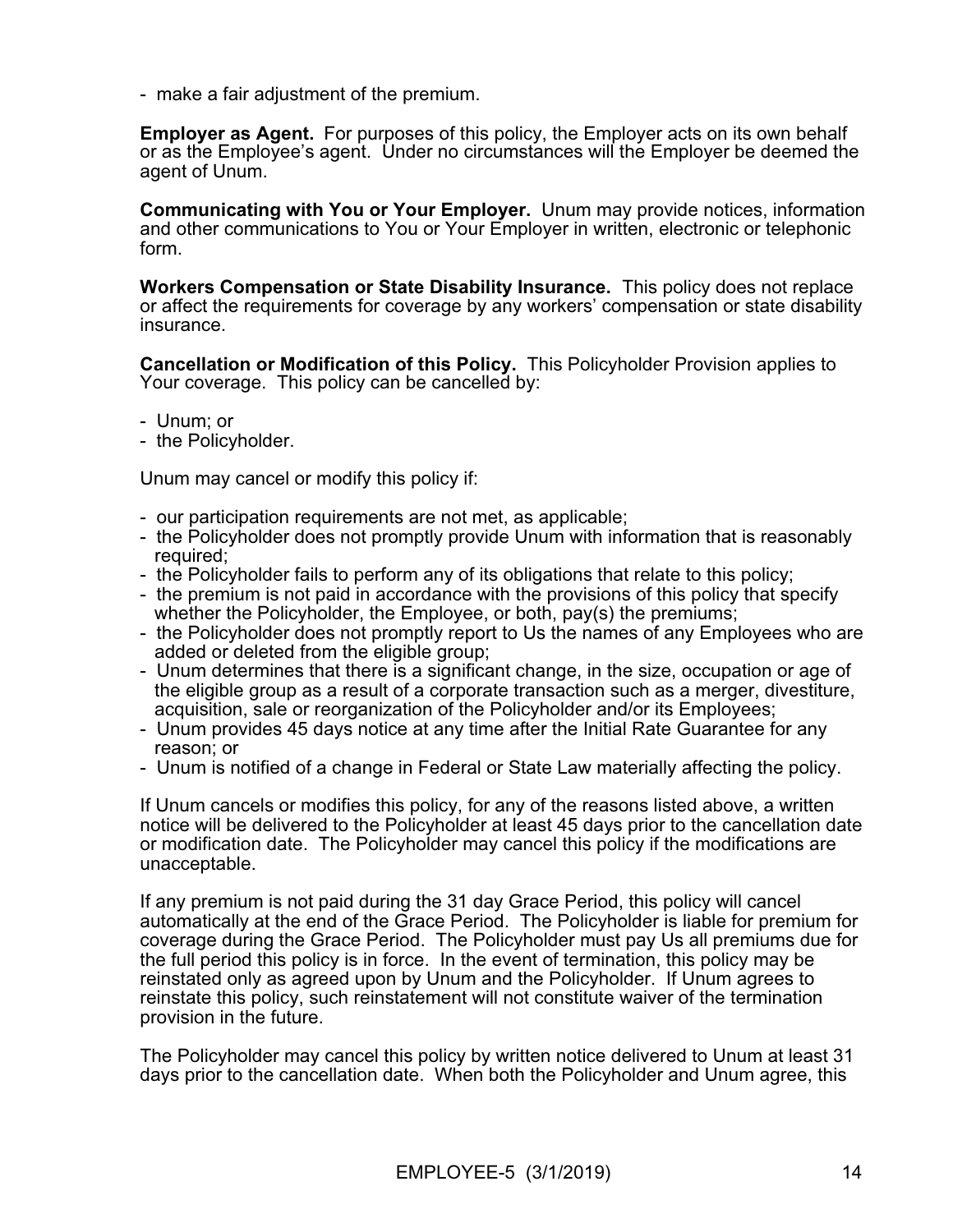policy can be cancelled on an earlier date. If Unum or the Policyholder cancels this policy, coverage will end at 12:00 midnight on the last day of coverage.

If this policy is cancelled, the cancellation will not affect a Payable Claim.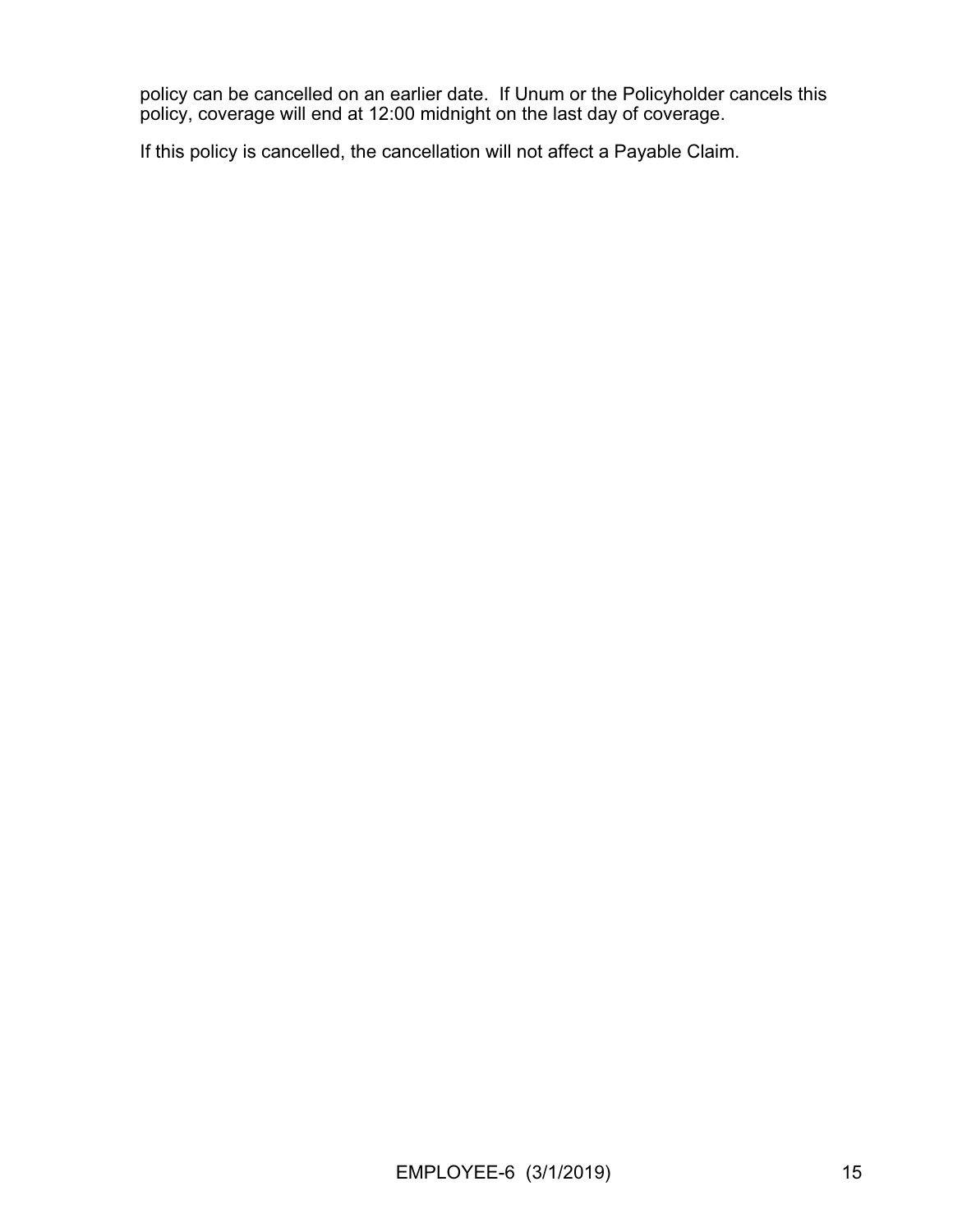# **BENEFIT INFORMATION**

# **CRITICAL ILLNESS BENEFIT**

## **Definitions**

**Benign Brain Tumor** means a non-cancerous brain tumor confirmed by the examination of tissue (biopsy or surgical excision) or specific neuroradiological examination. The tumor must result in persistent neurological deficits including but not limited to:

- loss of vision;
- loss of hearing; or
- balance disruption.

For the purposes of this policy, the following are not considered Benign Brain Tumors:

- tumors of the skull;
- pituitary adenomas; and
- germanomas.

We will not pay for Benign Brain Tumors for individuals diagnosed with any of the following conditions prior to the Insured's coverage effective date:

- Neurofibromatosis I;
- Neurofibromatosis II;
- Von Hippel Lindau;
- Tuberous Sclerosis;
- Li Fraumani Syndrome;
- Cowden Disease; or
- Turcot Syndrome.

**Blindness** means clinically proven irreversible reduction of sight in both eyes certified by an ophthalmologist with:

- sight in the better eye reduced to a best corrected visual acuity of less than 6/60 (Metric Acuity) or 20/200 (Snellen or E-Chart Acuity); or
- visual field restriction to 20° or less in both eyes.

**Cancer** means a disease which is identified by the presence of malignant cells or a malignant tumor characterized by the uncontrolled and abnormal growth and spread of invasive malignant cells. The following are not to be construed as Cancer for the purposes of this policy:

- pre-malignant conditions or conditions with malignant potential;
- Carcinoma in Situ;
- Basal cell carcinoma and squamous cell carcinoma of the skin, unless metastatic disease develops; or
- melanoma that is diagnosed as Clark's Level I or II or Breslow less than .75 mm or melanoma in situ.

**Carcinoma in Situ** means a malignant tumor which has not yet become invasive but is confined only to the superficial layer of cells from which it arose (i.e. malignant cells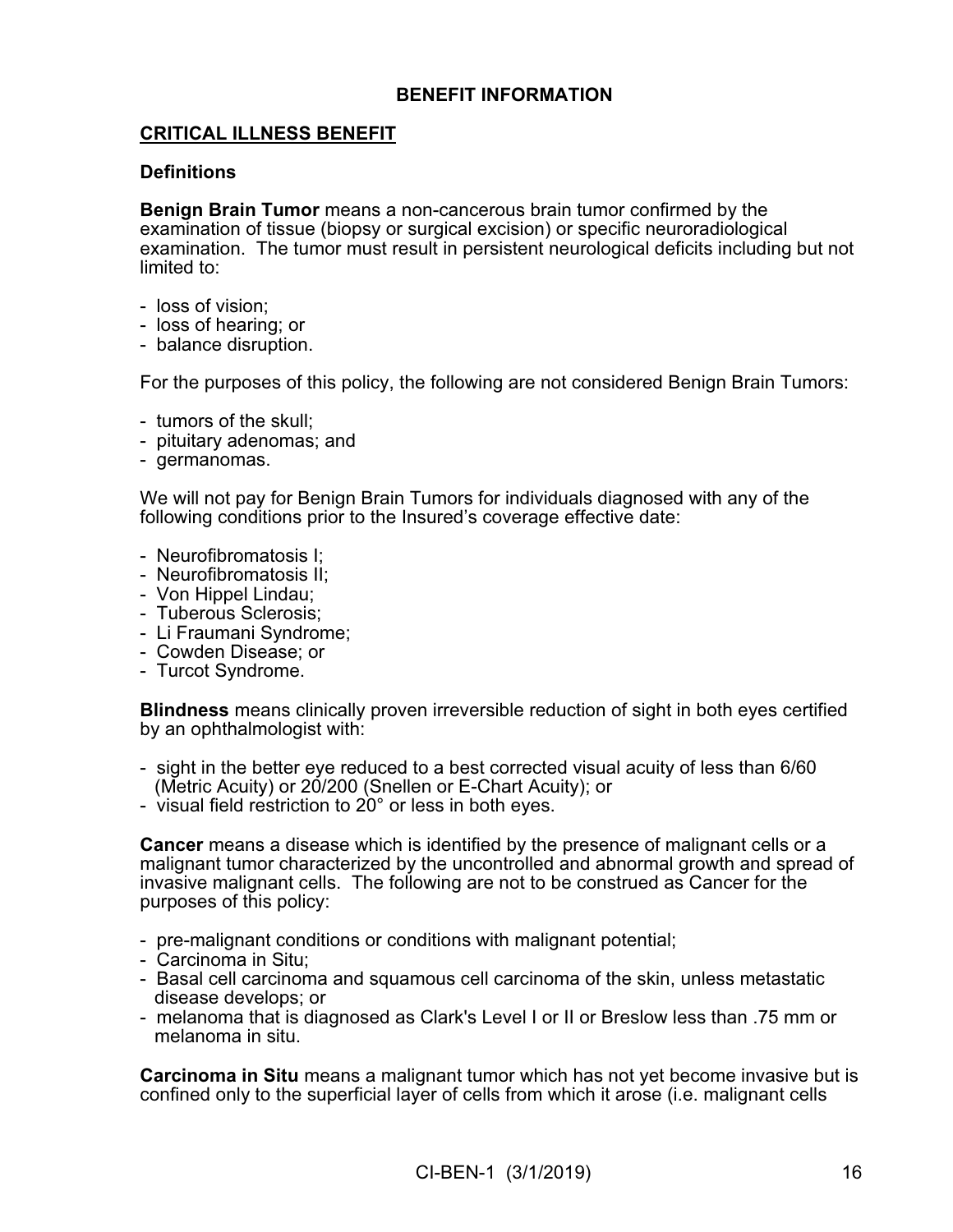confined to the epithelium without penetration of the basement membrane). The following are not to be construed as Carcinoma in Situ for the purposes of this policy:

- pre-malignant conditions or conditions with malignant potential;
- Basal cell carcinoma and squamous cell carcinoma of the skin; or
- melanoma or melanoma in situ.

**Cerebral Palsy** means a group of disorders of the development of movement and posture causing activity limitation, that are attributed to progressive disturbances that occurred in the developing fetal or infant brain. The motor disorders of cerebral palsy are often accompanied by disturbances of sensation, cognition, communication, perception, and/or behavior and/or by a seizure disorder.

**Cleft Lip or Palate** means there is a definite clinical diagnosis of either cleft lip or cleft palate. A cleft lip appears as a narrow opening or gap in the skin of the upper lip that extends all the way to the base of the nose. A cleft palate is an opening between the roof of the mouth and the nasal cavity.

This policy covers clefts occurring on one side of the mouth (unilateral clefting) or on both sides of the mouth (bilateral clefting).

**Clinical Diagnosis** of Cancer or Carcinoma in Situ is based on the study of symptoms. We will pay benefits for a Clinical Diagnosis only if:

- a Pathological Diagnosis cannot be made because it is medically inappropriate or life-threatening;
- there is medical evidence to support the diagnosis; and
- a Physician is treating the Insured for Cancer and/or Carcinoma in Situ.

**Coma as the Result of Severe Traumatic Brain Injury** means a coma resulting from a severe traumatic brain Injury that results in a continuous state of profound unconsciousness lasting for a period of 14 or more consecutive days, characterized by the absence of:

- eye opening;
- verbal response; and
- motor response.

The condition must require intubation for respiratory assistance.

**Coronary Artery Bypass Surgery** means Heart Disease or Angina that has been clinically diagnosed and requires the Insured to undergo Coronary Artery Bypass Surgery, which is a surgical procedure to bypass a narrowing or blockage of one or more coronary arteries utilizing venous or arterial grafts. Coronary Artery Bypass Surgery does not include percutaneous coronary intervention (balloon angioplasty, stent implantation or related procedures to increase the flow of blood through the coronary arteries).

## **Covered Accident** is an accident which:

- occurs on or after the coverage effective date;
- occurs while coverage is in force; and
- is not excluded by name or specific description in the Certificate of Coverage.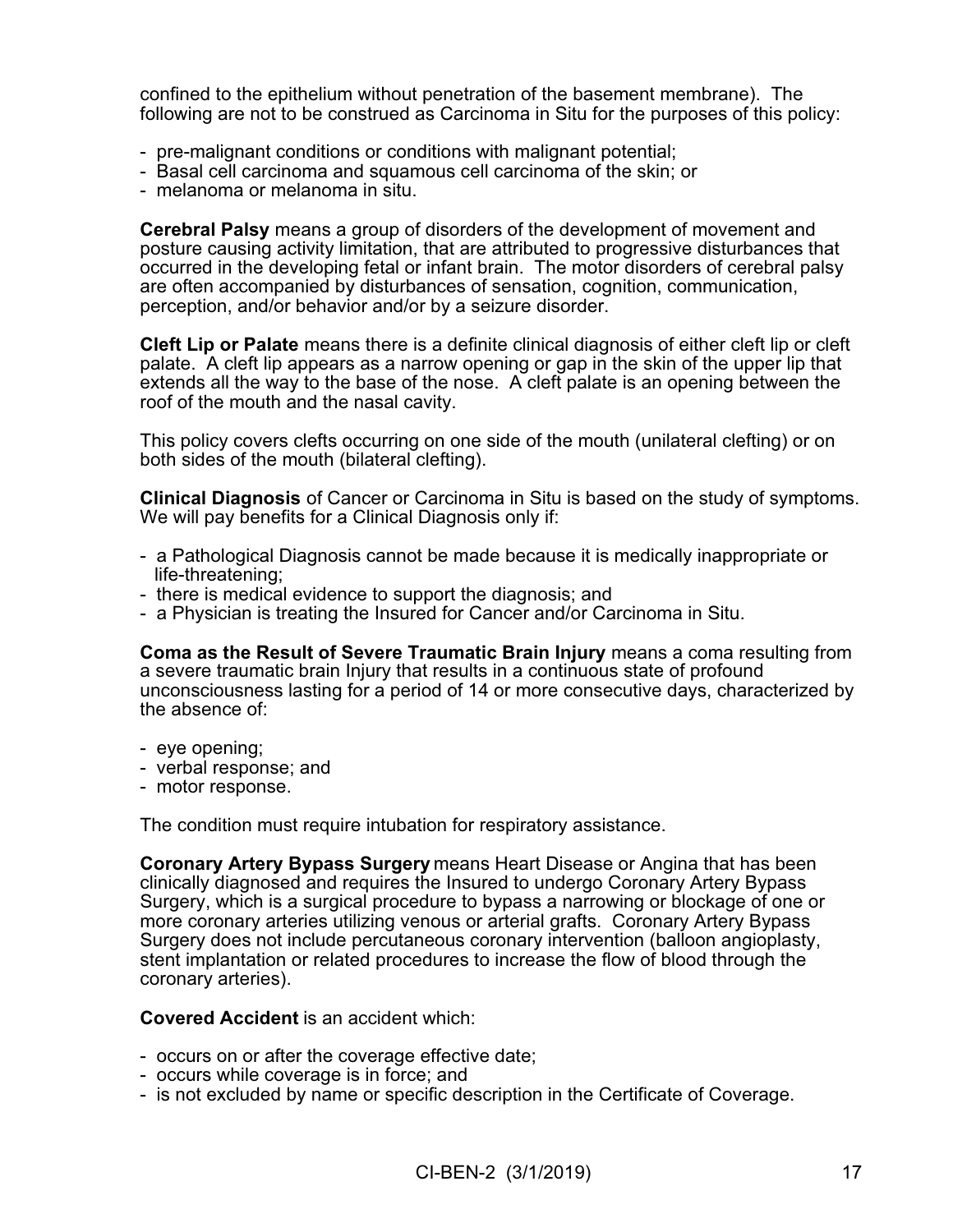**Critical Illness(es)** means Benign Brain Tumor, Blindness, Cancer and Carcinoma in Situ, Coma as the Result of Severe Traumatic Brain Injury, Coronary Artery Bypass Surgery, End Stage Renal (Kidney) Failure, Heart Attack (Myocardial Infarction), Major Organ Failure, Occupational HIV, Permanent Paralysis as the result of a Covered Accident, and Stroke as defined in this policy. For Dependent Children, Critical Illness also means Cerebral Palsy, Cleft Lip or Palate, Cystic Fibrosis, Down Syndrome and Spina Bifida.

**Cystic Fibrosis** means a definite diagnosis of Cystic Fibrosis by a licensed pediatrician or pulmonologist where the Dependent Child has chronic lung disease and pancreatic insufficiency. The diagnosis of Cystic Fibrosis made via a sweat test should be based upon sweat chloride concentrations greater than 60 mmol/L.

# **Date of Diagnosis for Critical Illness** is:

- for Benign Brain Tumor, the date of diagnosis of the Benign Brain Tumor by examination of tissue (biopsy or surgical excision) or specific neuroradiological examination;
- for Blindness, the date the ophthalmologist makes an accurate certification of blindness as defined in the Blindness definition;
- for Cancer or Carcinoma in Situ, the date the tissue specimen, blood samples and/or titer(s) are taken on which the diagnosis of Cancer or Carcinoma in Situ is based. If a Pathological Diagnosis cannot be made because it is medically inappropriate or life-threatening, Unum will accept a Clinical Diagnosis;
- for Cerebral Palsy, defined as a group of disorders of the development of movement and posture causing activity limitation, that are attributed to progressive disturbances that occurred in the developing fetal or infant brain, the date of diagnosis of Cerebral Palsy is the date a licensed pediatrician or neurologist diagnoses Cerebral Palsy after live birth;
- for Cleft Lip or Palate, the date of diagnosis of Cleft Lip or Palate (unilateral or bilateral clefting) by Physician after live birth;
- for Coma as the Result of Severe Traumatic Brain Injury, the date a Physician confirms a Coma as the Result of Severe Traumatic Brain Injury lasting 14 or more consecutive days;
- for Coronary Artery Bypass Surgery, the date the Coronary Artery Bypass Surgery occurs;
- for Cystic Fibrosis, the date of diagnosis where Cystic Fibrosis has been definitively confirmed and established via a sweat test with sweat chloride concentrations greater than 60 mmol/L after live birth;
- for Down Syndrome, the date of diagnosis of Down Syndrome through the study of the 21st chromosome revealing Trisomy 21, Translocation or Mosaicism after live birth;
- for End Stage Renal (Kidney) Failure, the date the Insured's Physician recommends the Insured begin renal dialysis;
- for Heart Attack (Myocardial Infarction), the date that the ischemic death of a portion of the heart muscle occurred based on the criteria listed under the Heart Attack (Myocardial Infarction) definition;
- for Major Organ Failure, the date that the Insured is placed on the UNOS list for transplantation;
- for Occupational HIV, the date of a positive antibody test for HIV subsequent to a prior negative test with a lapse of between 90 and 180 days between the two tests;
- for Permanent Paralysis as the result of a Covered Accident, the date a Covered Accident occurred which caused Permanent Paralysis continuing for a period of 90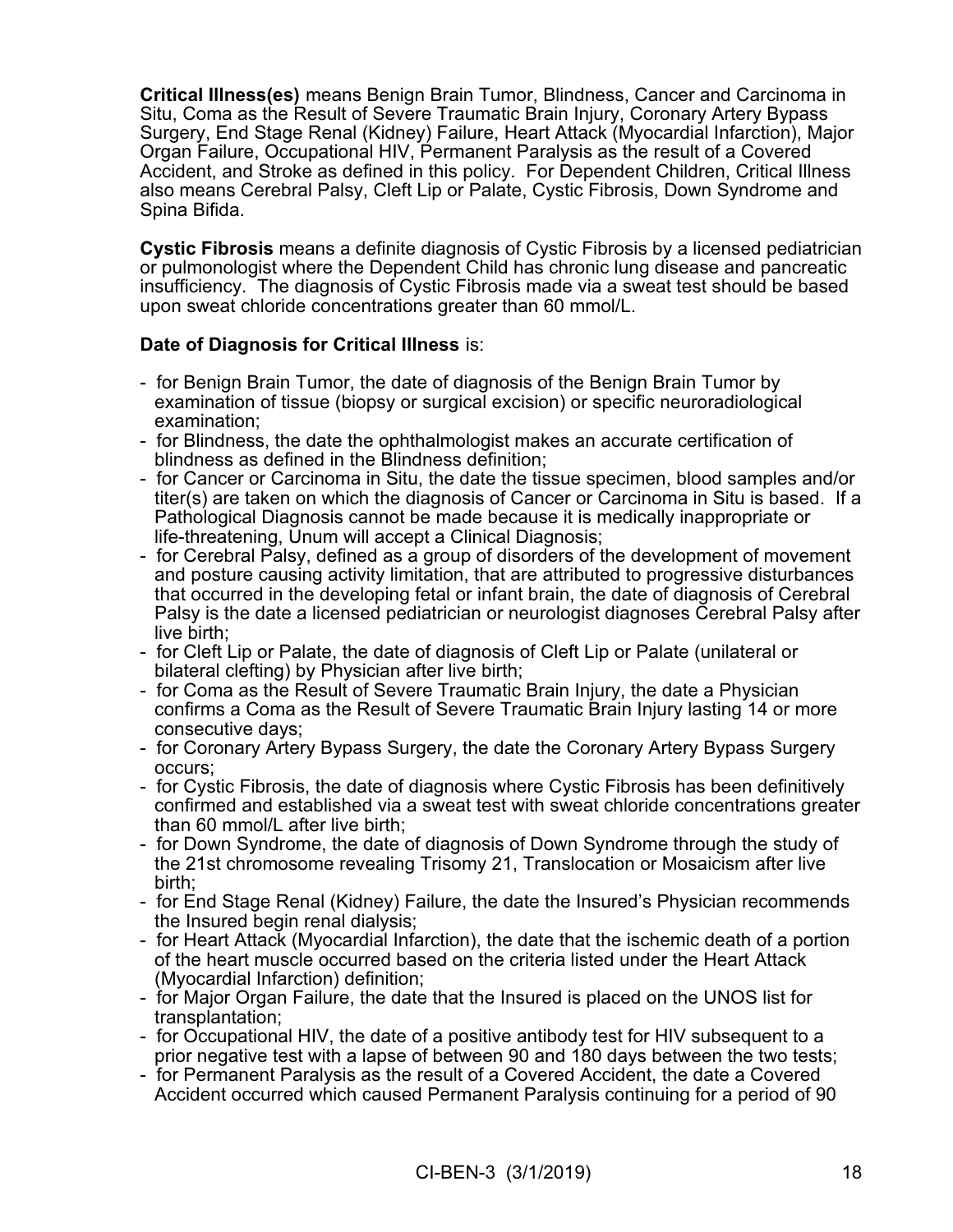consecutive days as confirmed by the attending Physician or immediately if the spinal cord is completely and irreparably transected;

- for Spina Bifida, the date of diagnosis of Meningocele or Myelomeningocele Spina Bifida by a Physician familiar with the diagnosis and/or treatment of Spina Bifida after live birth;
- for Stroke, the date a Stroke occurred based on neuroimaging consistent with an acute or subacute abnormality or other neurodiagnostic study and presence of neurological deficits persisting for a period of 30 days or greater.

**Down Syndrome** means diagnosis of Down Syndrome through study of the 21st chromosome. Diagnosis must be confirmed by a licensed pediatrician or another Physician familiar with Down Syndrome diagnosis.

Down Syndrome includes:

- Trisomy 21 An individual has three instead of two number 21 chromosomes.
- Translocation An extra part of the 21st chromosome is attached to another chromosome.
- Mosaicism The individual has an extra 21st chromosome in only some of the cells but not all of them. The other cells have the usual pair of 21st chromosomes.

**End Stage Renal (Kidney) Failure** means chronic irreversible failure of the function of both kidneys such that regular hemodialysis or peritoneal dialysis is required to sustain life.

**Heart Attack (Myocardial Infarction)** means there is an identifiable clinical event consistent with a heart attack:

- which is defined as having two of the following three:
	- typical chest pain;
	- electrocardiographic (EKG) changes indicative of Myocardial Infarction; in the case of Myocardial Infarction associated with percutaneous coronary intervention (balloon angioplasty, stent implantation, and related procedures to increase the flow of blood through the coronary arteries), evolving ST elevations or new Q wave changes must be documented and included as one of the criteria on establishing a diagnosis; or
	- elevation of biochemical markers of myocardial necrosis;
- and that results in some permanent functional loss of heart contraction detectable by a regional contraction abnormality study on an imaging study.

In the event of death, an autopsy confirmation and/or death certificate identifying Myocardial Infarction as the cause of death will be accepted.

**Major Organ Failure** means diagnosis of major organ failure of the liver, both lungs, pancreas, or heart resulting in the Insured being placed on the UNOS (United Network for Organ Sharing) list for a transplant.

If an Insured is on the UNOS list for a combined transplant (example: heart and lung); a single benefit will be paid.

Only one Major Organ Failure benefit will be paid per Insured.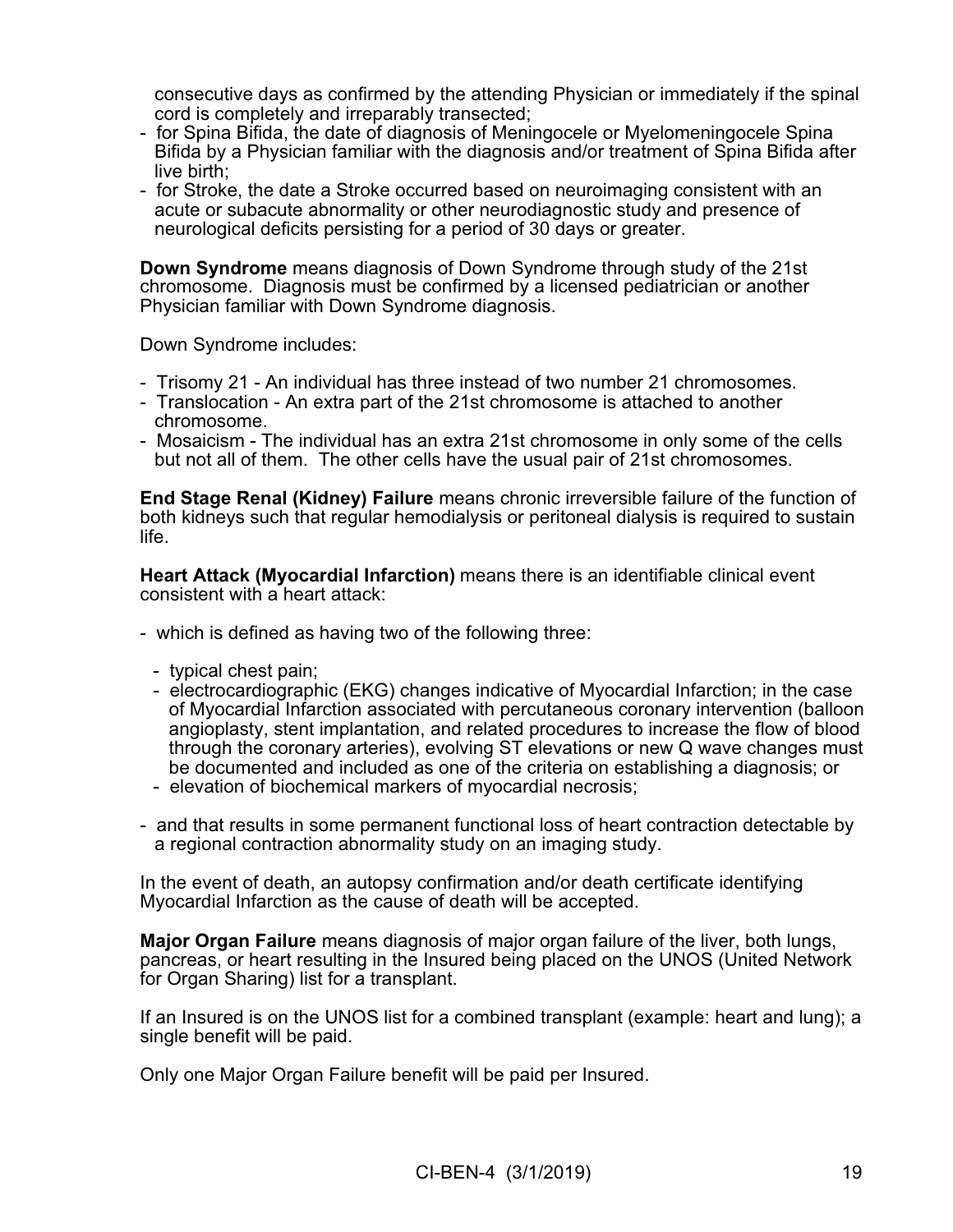**Occupational HIV** means diagnosis of Human Immunodeficiency Virus infection resulting from a Covered Accident which exposed the Insured to HIV-contaminated body fluids.

The accidental Injury must occur during the normal course of duties for the occupation in which the insured person is regularly engaged.

The HIV infection must result from accidental exposure to HIV-contaminated body fluids during the normal course of performing an occupation for which remuneration is earned.

The contact with the HIV-contaminated body fluids must occur while the Insured's coverage is in force.

Unum will make payment if:

- within 5 days of the Covered Accident, it is reported and recorded by the appropriate person according to the legislation, regulations, standards or guidelines that apply to the Insured's occupation or profession;
- the Covered Accident is investigated and a written investigation report is provided to Unum by Your Employer;
- a confirmatory antibody HIV test is taken within 5 days of the Covered Accident and HIV is not present;
- all HIV tests are performed by a state certified and licensed laboratory; and
- a follow-up confirmatory antibody HIV test is taken between 90 days and 180 days after the Covered Accident and the result is positive.

Occupational HIV excludes:

- HIV infection as the result of IV drug use;
- HIV infection as the result of sexual transmission; and
- HIV infection determined not to have been accidental.

**Pathological Diagnosis** of Cancer or Carcinoma in Situ is based on a microscopic study of fixed tissue or preparations from the hemic (blood) system. This type of diagnosis must be done by a certified Pathologist whose diagnosis of malignancy is in keeping with the standards set up by the American Board of Pathology.

**Pathologist** means a Physician who is licensed to practice pathological anatomy by the American Board of Pathology. A Pathologist also means an osteopathic pathologist who is certified by the Osteopathic Board of Pathology.

**Permanent Paralysis as the Result of a Covered Accident** means the complete and permanent loss of the use of two or more limbs through paralysis for a continuous period of 90 days as confirmed by a Physician.

In the case of a transected spinal cord with supporting clinical and radiological evidence and no expectation of return of function, the continuous 90 days requirement specified above is waived.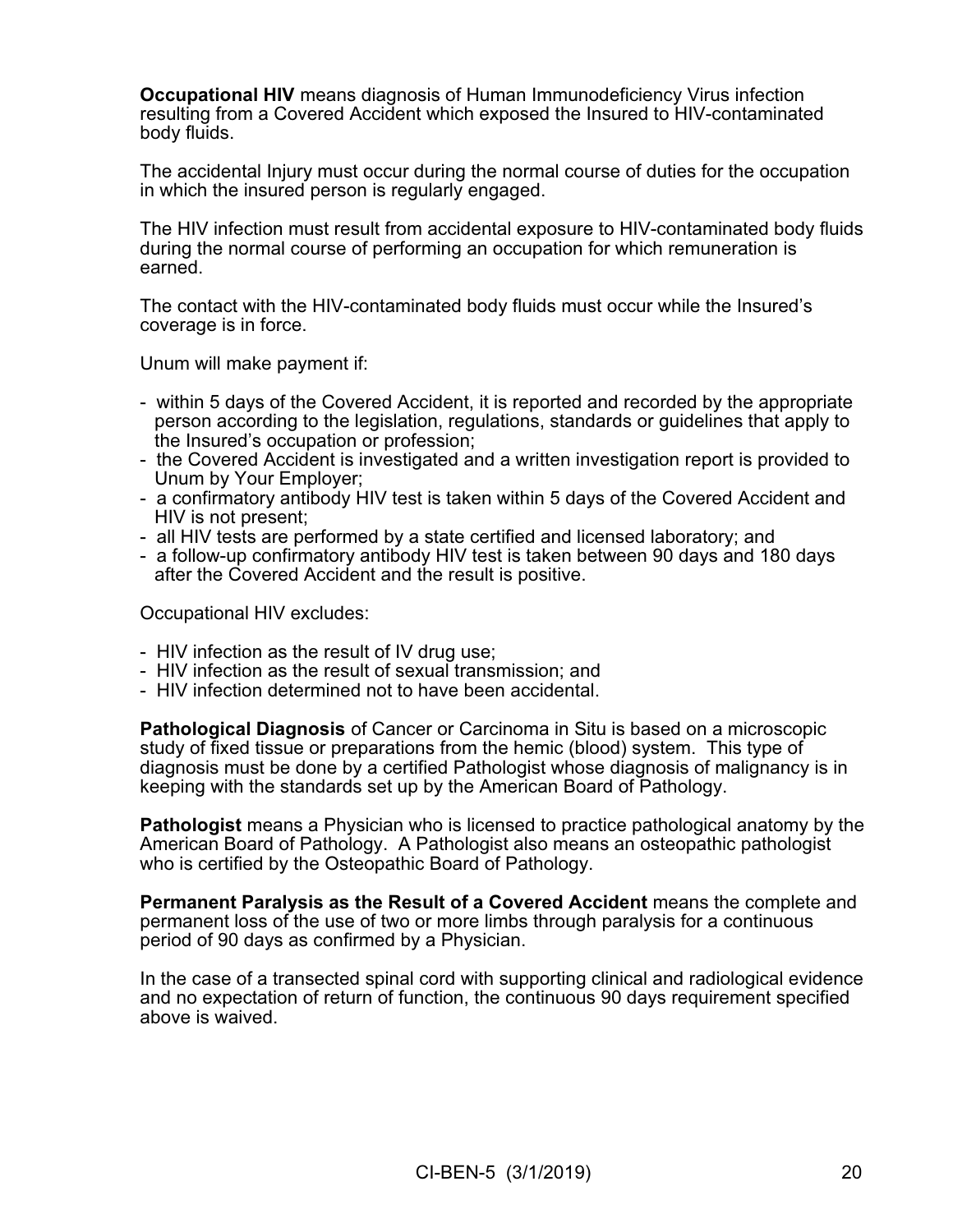**Spina Bifida** means a confirmed diagnosis of either of the following types of Spina Bifida:

- Meningocele The protective coatings (meninges) come through the open part of the spine like a sac that is pushed out. Cerebrospinal fluid is in the sac and there is usually no nerve damage. Individuals may suffer minor disabilities. New problems can develop later in life; or
- Myelomeningocele This occurs when the meninges (protective covering of the spinal cord) and spinal nerves come through the open part of the spine. This is the most serious type of Spina Bifida, which causes nerve damage and more severe disabilities.

Diagnosis must be made by a licensed Physician familiar with Spina Bifida.

This policy excludes spina bifida occulta.

**Stroke** means a cerebrovascular incident including infarction of brain tissue, cerebral and subarachnoid hemorrhage, cerebral embolism and cerebral thrombosis. The diagnosis must be supported by:

- evidence of persistent neurological deficits confirmed by a neurologist at least 30 days after the event; and
- confirmatory neuroimaging studies consistent with the diagnosis of a new Stroke.

The following are not to be construed as a Stroke for purposes of this policy:

- transient ischemic attack;
- brain Injury related to trauma or infection;
- brain Injury associated with hypoxia, anoxia or hypotension;
- vascular disease affecting the eye or optic nerve; and
- ischemic disorders of the vestibular system.

In the event of death, an autopsy confirmation and/or death certificate identifying Stroke as the cause of death will be accepted.

## **Benefit Payment Conditions for Critical Illness**

If, while the Insured's coverage is in force, the Insured is diagnosed with a Critical Illness by a Physician, Unum will pay a benefit subject to the benefit payment conditions listed below and the Critical Illness Benefit Reduction provision. Once a Critical Illness has been diagnosed and an Initial Diagnosis Benefit has become payable for that Critical Illness, an Initial Diagnosis Benefit for a separate and subsequently diagnosed Critical Illness will not be payable unless that subsequently diagnosed Critical Illness is medically unrelated to the previously diagnosed Critical Illness and separated by a period of 90 days. Recurrence Benefit(s) may become payable for a recurrence of that same Critical Illness if a Recurrence Benefit is available for that Critical Illness. Only one Initial Diagnosis Benefit will ever be paid per Critical Illness per Insured.

Unum will pay benefits for the Critical Illnesses listed below if:

- the Date of Diagnosis is while the Insured's coverage is in force under the policy; and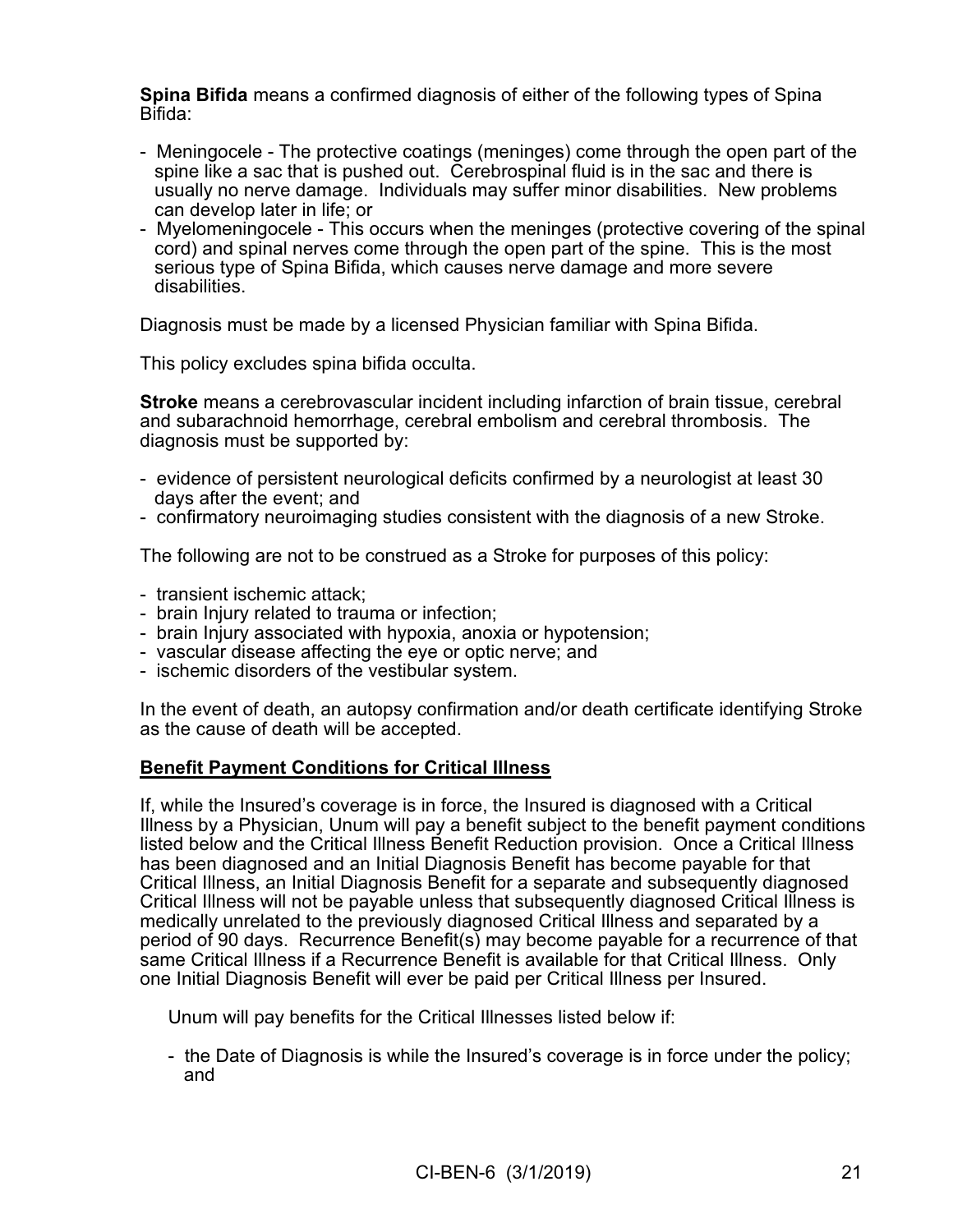- payment is not precluded by any general or specific exclusion or limitation set forth in this policy or any failure to meet any condition set out in the policy.

If any Dependent Children are insured as more than one Employee's Dependent Children, Unum will only pay benefits under one of the Employee's coverage. You may choose which Employee's coverage that benefits will be paid under by sending Unum written notice of Your choice.

# **Benign Brain Tumor**

**Initial Diagnosis Benefit.** If the Date of Diagnosis for a Benign Brain Tumor is after the Insured's coverage effective date, Unum will pay the Percentage of Coverage Amount for Benign Brain Tumor shown in the Benefits at a Glance.

**Recurrence Benefit.** If an Initial Diagnosis Benefit for Benign Brain Tumor has been paid and the Insured has a subsequent Date of Diagnosis of Benign Brain Tumor more than 12 months following the initial diagnosis, Unum will pay the Recurrence Benefit Percentage of Coverage Amount for Benign Brain Tumor shown in the Benefits at a Glance. Only one Recurrence Benefit for Benign Brain Tumor is payable per Insured.

## **Blindness**

**Initial Diagnosis Benefit.** If the Date of Diagnosis for Blindness is after the Insured's coverage effective date, Unum will pay the Percentage of Coverage Amount for Blindness shown in the Benefits at a Glance.

## **Cancer**

**Initial Diagnosis Benefit.** If the Date of Diagnosis for Cancer is after the Insured's coverage effective date, Unum will pay the Percentage of Coverage Amount for Cancer shown in the Benefits at a Glance.

## **Carcinoma in Situ**

**Initial Diagnosis Benefit.** If the Date of Diagnosis for Carcinoma in Situ is after the Insured's coverage effective date, Unum will pay the Percentage of Coverage Amount for Carcinoma in Situ shown in the Benefits at a Glance.

## **Cerebral Palsy**

**Initial Diagnosis Benefit.** If a Dependent Child has a Date of Diagnosis for Cerebral Palsy after the Dependent Child's coverage effective date, Unum will pay the Percentage of Coverage Amount for Cerebral Palsy shown in the Benefits at a Glance.

## **Cleft Lip or Palate**

**Initial Diagnosis Benefit.** If a Dependent Child has a Date of Diagnosis for Cleft Lip or Palate after the Dependent Child's coverage effective date, Unum will pay the Percentage of Coverage Amount for Cleft Lip or Palate shown in the Benefits at a Glance.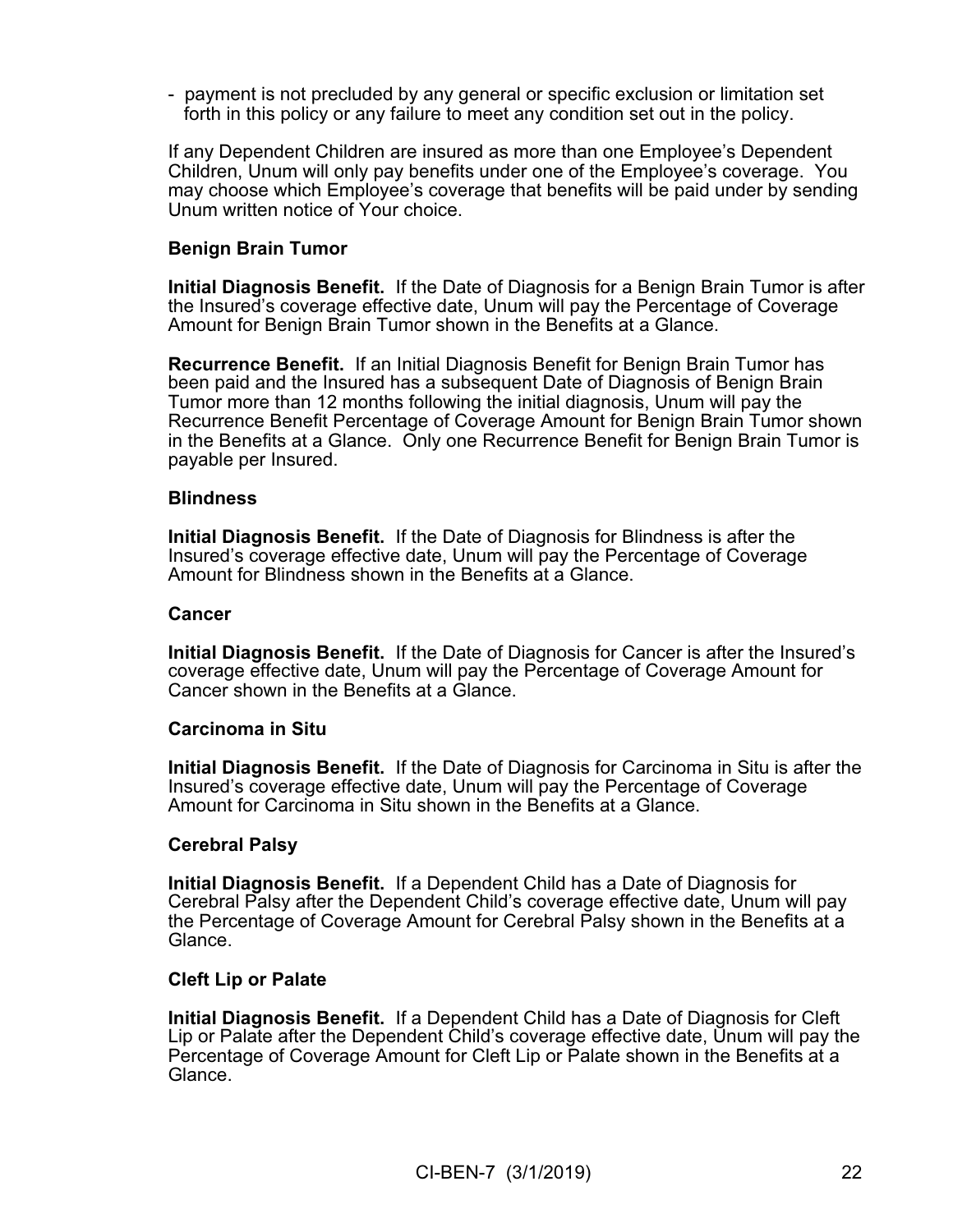# **Coma as the Result of Severe Traumatic Brain Injury**

**Initial Diagnosis Benefit.** If an Insured has a Date of Diagnosis for Coma as the Result of Severe Traumatic Brain Injury after the Insured's coverage effective date, Unum will pay the Percentage of Coverage Amount for Coma as the Result of Severe Traumatic Brain Injury shown in the Benefits at a Glance.

**Recurrence Benefit.** If an Initial Diagnosis Benefit for Coma as the result of Severe Traumatic Brain Injury has been paid and the Insured has a subsequent Date of Diagnosis for Coma as the Result of Severe Traumatic Brain Injury more than 12 months following the initial diagnosis, Unum will pay the Recurrence Benefit Percentage of Coverage Amount for Coma as the Result of Severe Traumatic Brain Injury shown in the Benefits at a Glance. Only one Recurrence Benefit for Coma as the Result of Severe Traumatic Brain Injury is payable per Insured.

# **Coronary Artery Bypass Surgery**

**Initial Diagnosis Benefit.** If the Date of Diagnosis for Coronary Artery Bypass Surgery is after the Insured's coverage effective date, Unum will pay the Percentage of Coverage Amount for Coronary Artery Bypass Surgery shown in the Benefits at a Glance.

# **Cystic Fibrosis**

**Initial Diagnosis Benefit.** If a Dependent Child has a Date of Diagnosis for Cystic Fibrosis after the Dependent Child's coverage effective date, Unum will pay the Percentage of Coverage Amount for Cystic Fibrosis as shown in the Benefits at a Glance.

# **Down Syndrome**

**Initial Diagnosis Benefit.** If a Dependent Child has a Date of Diagnosis for Down Syndrome after the Dependent Child's coverage effective date, Unum will pay the Percentage of Coverage Amount for Down Syndrome shown in the Benefits at a Glance.

# **End Stage Renal (Kidney) Failure**

**Initial Diagnosis Benefit.** If an Insured has a Date of Diagnosis for End Stage Renal (Kidney) Failure after the Insured's coverage effective date, Unum will pay the Percentage of Coverage Amount for End Stage Renal (Kidney) Failure shown in the Benefits at a Glance.

# **Heart Attack (Myocardial Infarction)**

**Initial Diagnosis Benefit.** If an Insured has a Date of Diagnosis for Heart Attack (Myocardial Infarction) after the Insured's coverage effective date, Unum will pay the Percentage of Coverage Amount for Heart Attack (Myocardial Infarction) shown in the Benefits at a Glance.

**Recurrence Benefit.** If an Initial Diagnosis Benefit for Heart Attack (Myocardial Infarction) has been paid and the Insured has a subsequent Date of Diagnosis for Heart Attack (Myocardial Infarction) more than 12 months following the initial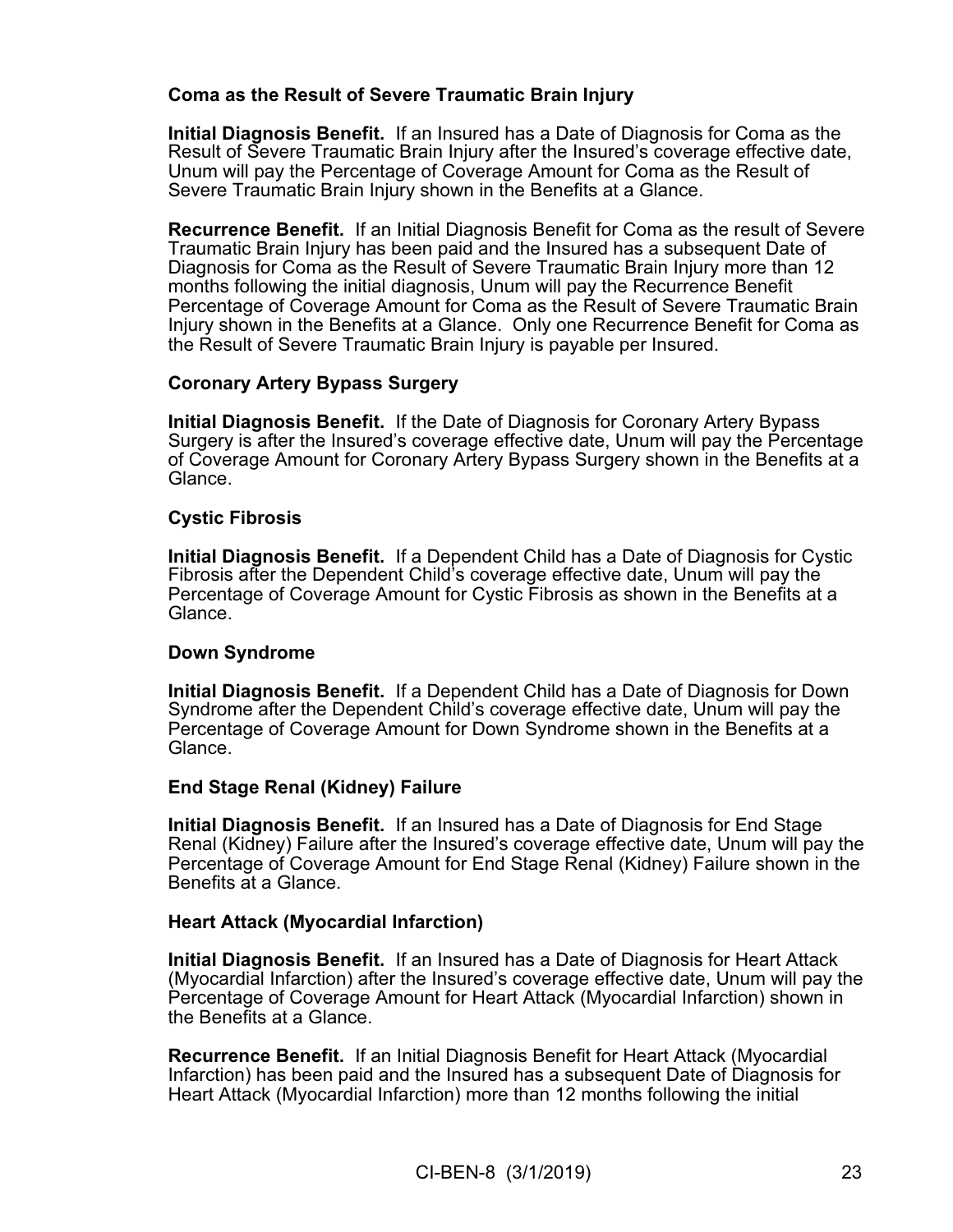diagnosis, Unum will pay the Recurrence Benefit Percentage of Coverage Amount for Heart Attack (Myocardial Infarction) shown in the Benefits at a Glance. Only one Recurrence Benefit for Heart Attack (Myocardial Infarction) is payable per Insured.

# **Major Organ Failure**

**Initial Diagnosis Benefit.** If an Insured has a Date of Diagnosis for Major Organ Failure after the Insured's coverage effective date, Unum will pay the Percentage of Coverage Amount for Major Organ Failure shown in the Benefits at a Glance.

## **Occupational HIV**

**Initial Diagnosis Benefit.** If an Insured has a Date of Diagnosis for Occupational HIV after the Insured's coverage effective date, Unum will pay the Percentage of Coverage Amount for Occupational HIV shown in the Benefits at a Glance.

#### **Permanent Paralysis as the result of a Covered Accident**

**Initial Diagnosis Benefit.** If an Insured has a Date of Diagnosis for Permanent Paralysis as the result of a Covered Accident after the Insured's coverage effective date, Unum will pay the Percentage of Coverage Amount for Permanent Paralysis as the result of a Covered Accident shown in the Benefits at a Glance.

#### **Spina Bifida**

**Initial Diagnosis Benefit.** If an Insured has a Date of Diagnosis for Spina Bifida after the Dependent Child's coverage effective date, Unum will pay the Percentage of Coverage Amount for Spina Bifida shown in the Benefits at a Glance.

#### **Stroke**

**Initial Diagnosis Benefit.** If an Insured has a Date of Diagnosis for Stroke after the Insured's coverage effective date, Unum will pay the Percentage of Coverage Amount for Stroke shown in the Benefits at a Glance.

**Recurrence Benefit.** If an Initial Diagnosis Benefit for Stroke has been paid and the Insured has a subsequent Date of Diagnosis for Stroke more than 12 months following the initial diagnosis, Unum will pay the Recurrence Benefit Percentage of Coverage Amount for Stroke. Only one Recurrence Benefit for Stroke is payable per Insured.

#### **Critical Illness Benefit Reduction**

Any coverage in force prior to the Insured's 70th birthday will be reduced on the Policy Anniversary Date following the Insured's 70th birthday. The Insured's Coverage Amount will be reduced to 50% of the Coverage Amount the Insured had prior to the Policy Anniversary Date. Any coverage in force after the Policy Anniversary Date following the Insured's 70th birthday will not be subject to a benefit reduction on subsequent Policy Anniversary Dates. There will be no further increases in the Insured's Coverage Amount.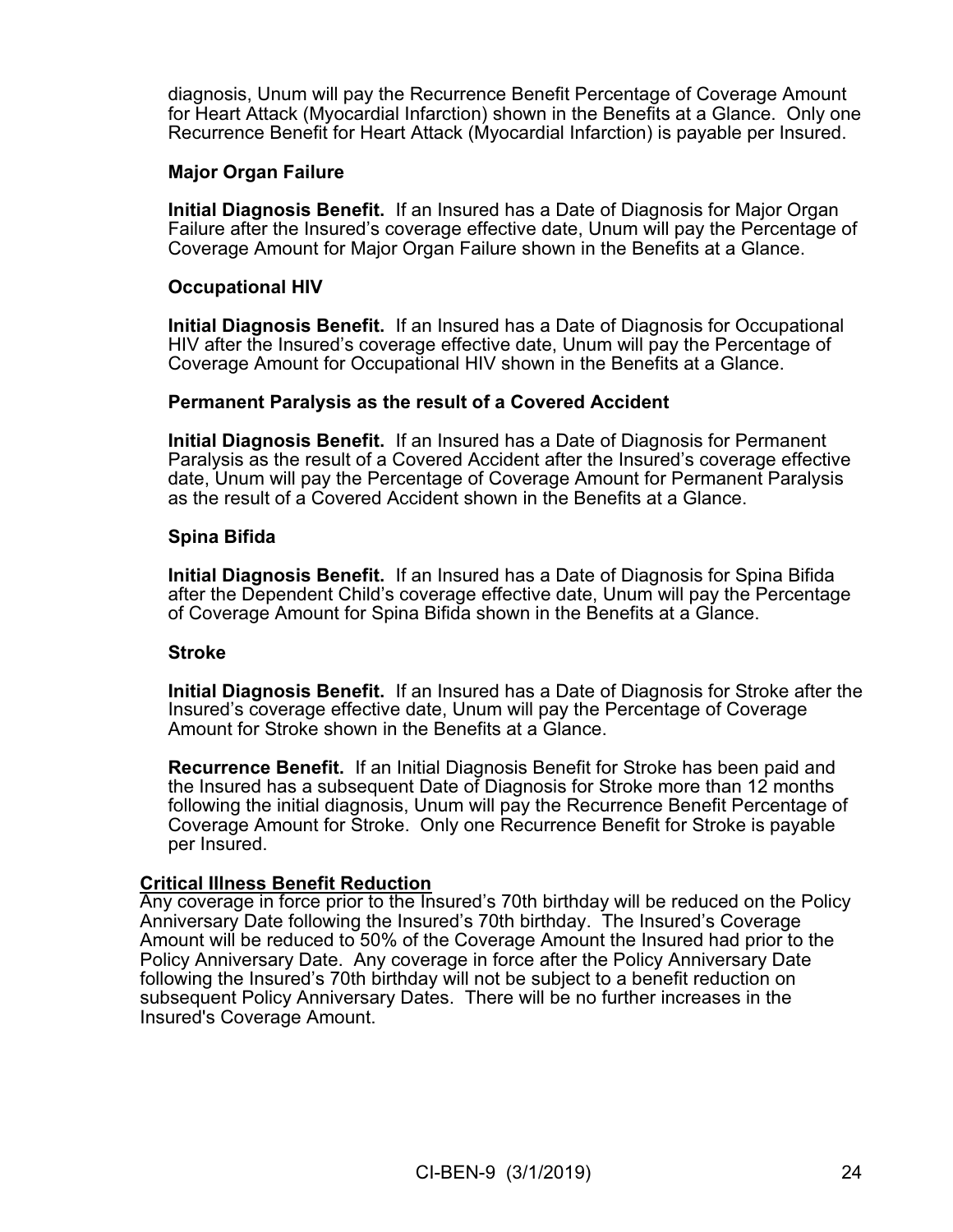# **WELLNESS BENEFIT**

Unum will pay the Wellness Benefit Amount shown in the Benefits at a Glance for one Wellness Test per Calendar Year per Insured if the Insured has a Wellness Test performed while the Insured's coverage is in force.

Wellness tests are:

- Blood test for triglycerides;
- Bone marrow aspiration or biopsy;
- CA 15-3 (blood test for breast cancer);
- CA-125 (blood test for ovarian cancer);
- CEA (blood test for colon cancer);
- Carotid Doppler;
- Chest x-ray;
- Colonoscopy;
- Echocardiogram;
- Electrocardiogram;
- Fasting blood glucose test;
- Fasting plasma glucose (FPG);
- Hemoglobin A1C(HbA1c);
- Flexible sigmoidoscopy;
- Hemocult stool analysis;
- Mammography;
- Pap smear;
- PSA (blood test for prostate cancer);
- Serum cholesterol test to determine HDL and LDL levels;
- Serum protein electrophoresis (blood test for myeloma);
- Skin cancer biopsy;
- Stress test on a bicycle or treadmill;
- Thermography;
- Thin prep pap test;
- Two hour post-load plasma glucose; or
- Virtual colonoscopy.

## **LIMITATIONS AND EXCLUSIONS**

Unum will not pay benefits for a claim that is caused by, contributed to by or occurs as a result of:

- participating or attempting to participate in a felony or being engaged in an illegal occupation;
- committing or trying to commit suicide or injuring oneself intentionally, whether sane or not;
- participating in war or any act of war, whether declared or undeclared;
- committing acts of terrorism; or
- being under the influence of or addicted to intoxicants or narcotics. This would not include Physician prescribed medication, taken in the prescribed dosage.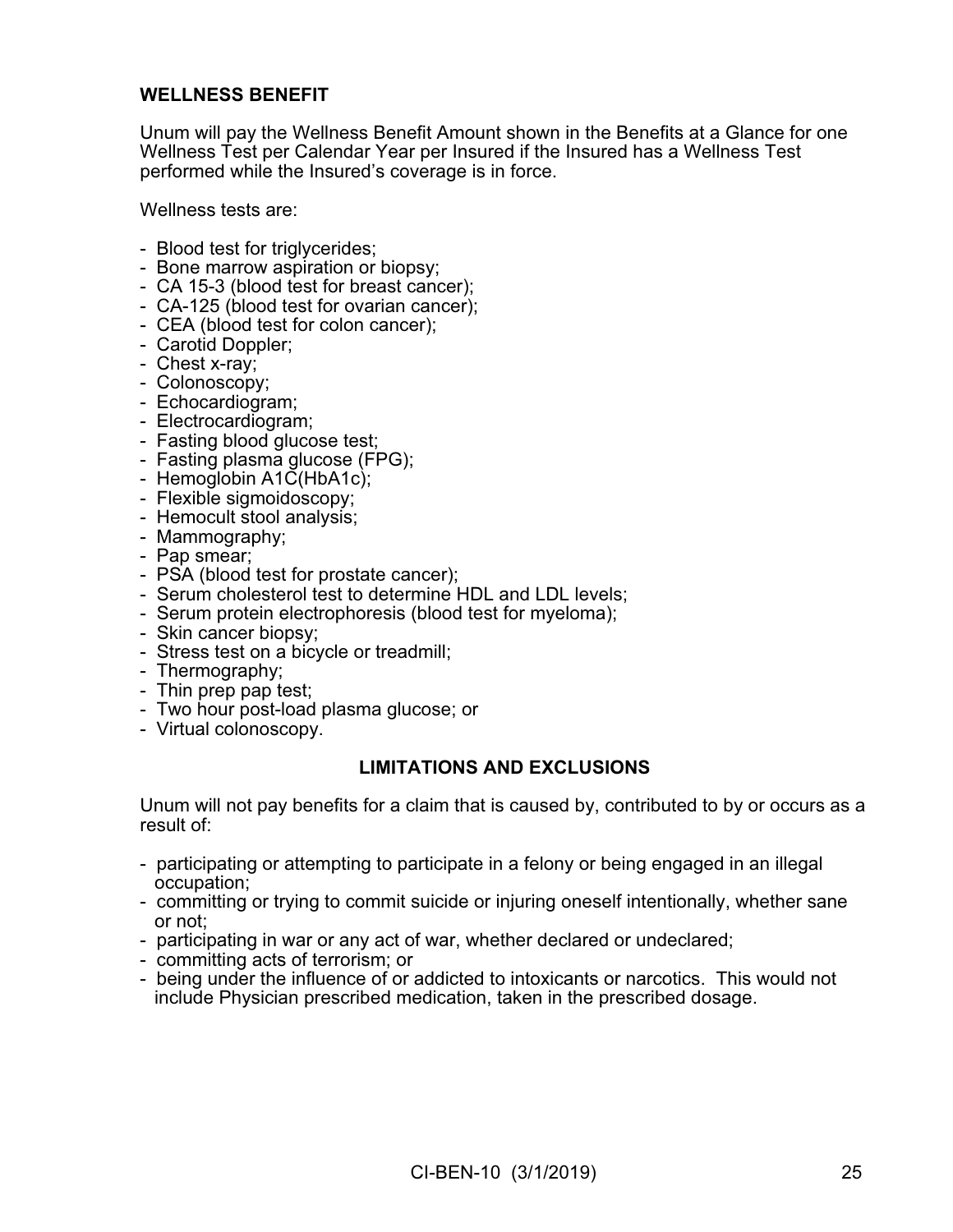# **OTHER FEATURES**

# **Your Right to Continue Coverage (Portability)**

If, while You are covered under the policy, Your employment with the Policyholder ends, You are no longer in an eligible group or the policy is being terminated by the Policyholder and is not being replaced, You may have the right to apply to continue coverage under the policy for Yourself, Your Spouse, if covered, and Your Dependent Children. You must apply for coverage under this portability provision and pay the first premium within 31 days after the date Your employment ends, You are no longer in an eligible group or the date the policy is terminated by the Policyholder and is not being replaced.

You are not eligible to apply for continuing coverage under this provision if the policy is closed to new enrollments or Your coverage under the policy ends for any of the following reasons:

- the policy is cancelled by Unum; or
- the policy is being terminated by the Policyholder and is being replaced.

Except as provided in this section, Your continuing coverage will be the same coverage provided You under the policy as of the date Your employment ends, the policy is terminated by the Policyholder and is not replaced, or You are no longer in an eligible group. Any subsequent change to the policy will not apply to Your continuing coverage.

Your continuing coverage is subject to all of the provisions, exclusions and limitations of the policy, except that:

- premiums will be billed directly to You;
- initial premium rates will be based on the portability rates in effect at the time You apply to continue Your coverage; and
- premium rates can be changed by Unum at any time upon 60 days notice to You so long as the change is not due to any change in your age or health or the age or health of Your Spouse or Your Dependent Children.

Your continuing coverage, and any coverage of Your Spouse and Dependent Children, will end on the earliest to occur of:

- Your failure to pay the required premium within the 31 day Grace Period;
- unless Your Spouse applies for continuing coverage under the following provision, the date You die; or
- the coverage under this portability provision is cancelled by Unum for any reason upon 45 days notice.

Once continuing coverage is cancelled it can not be reinstated.

In the event the Policyholder's coverage under the policy is cancelled or closed to new enrollments, the policy will remain in effect for the benefit of those who have continued their coverage under this provision prior to the policy cancellation date or that date.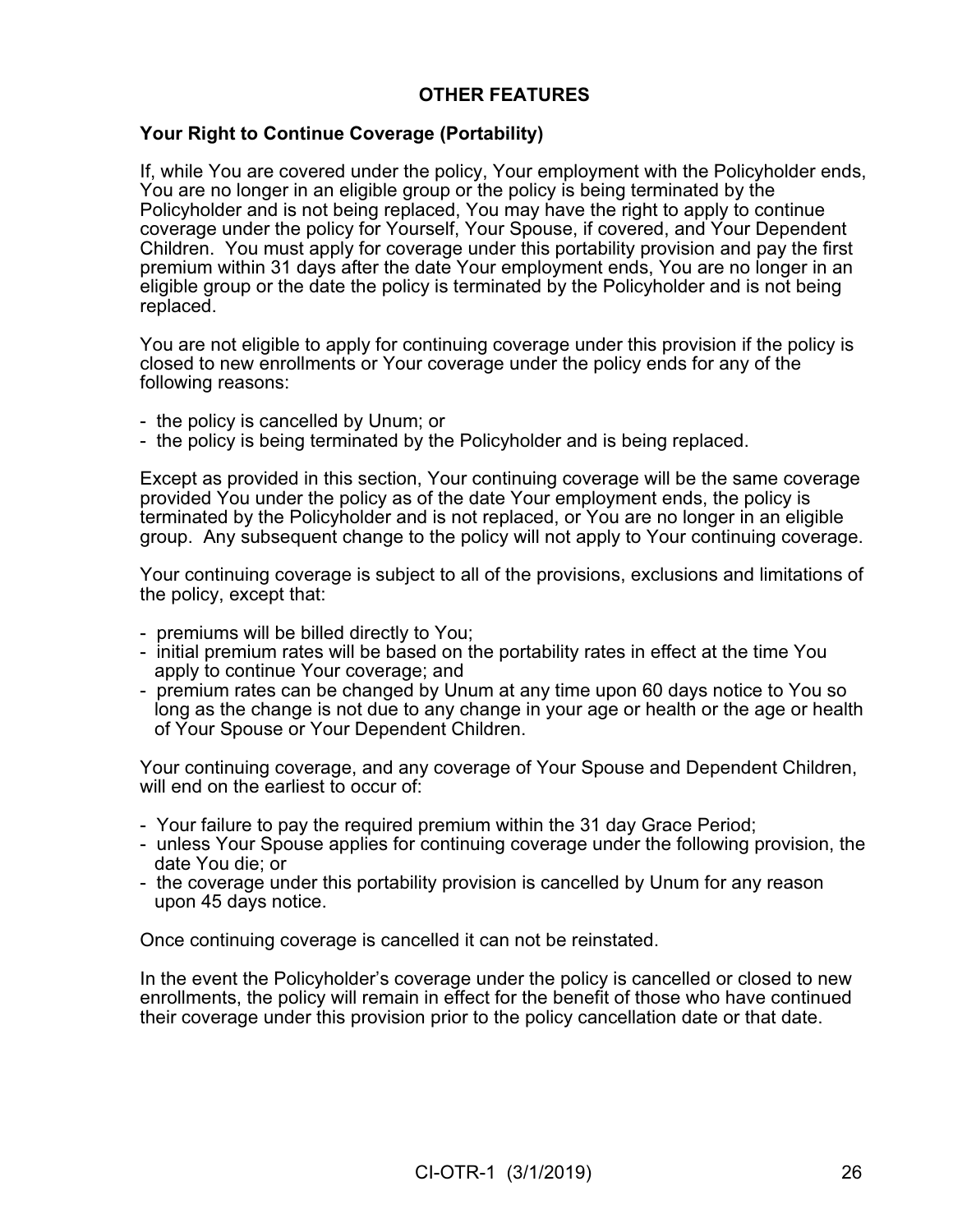## **The Right of Your Spouse to Continue Coverage if You Die, or are Divorced (Spouse Portability)**

If You die or divorce, Your Spouse may have the right to apply to continue coverage under the policy.

Your Spouse must apply for coverage under this portability provision and pay the first premium within 31 days after the date of Your death or divorce.

Your Spouse is not eligible to apply to continue coverage under this provision if Your Spouse was not insured under this policy on the date of Your death or divorce.

Except as provided in this section, your Spouse's continuing coverage will be the same coverage provided Your Spouse under the policy as of the date of Your death or divorce and any subsequent change to the policy will not apply to Your Spouse's continuing coverage.

If You die and Your Spouse applies to continue coverage, any eligible Dependent Children will be covered under Your Spouse's continued coverage. Critical Illness Coverage for Dependent Children will be provided at 50% of Your Spouse's Critical Illness Coverage Amount.

Your Spouse's continuing coverage is subject to all of the provisions, exclusions and limitations of the policy, except that:

- premiums will be billed directly to Your Spouse;
- initial premium rates will be based on the portability rates in effect at the time Your Spouse applies to continue coverage; and
- premium rates can be changed by Unum at any time upon 60 days notice to Your Spouse.

Your Spouse's and any Dependent Children's continuing coverage will end on the earliest to occur of:

- Your Spouse's failure to pay the required premium within the 31 day Grace Period;
- the date Your Spouse dies; or
- the coverage under this portability provision is cancelled by Unum for any reason upon 45 days notice.

Once continuing coverage is cancelled it cannot be reinstated.

In the event the Policyholder's coverage under the policy is cancelled or closed to new enrollments, the policy will remain in effect for the benefit of those who have continued their coverage under this provision prior to the policy cancellation date or that date.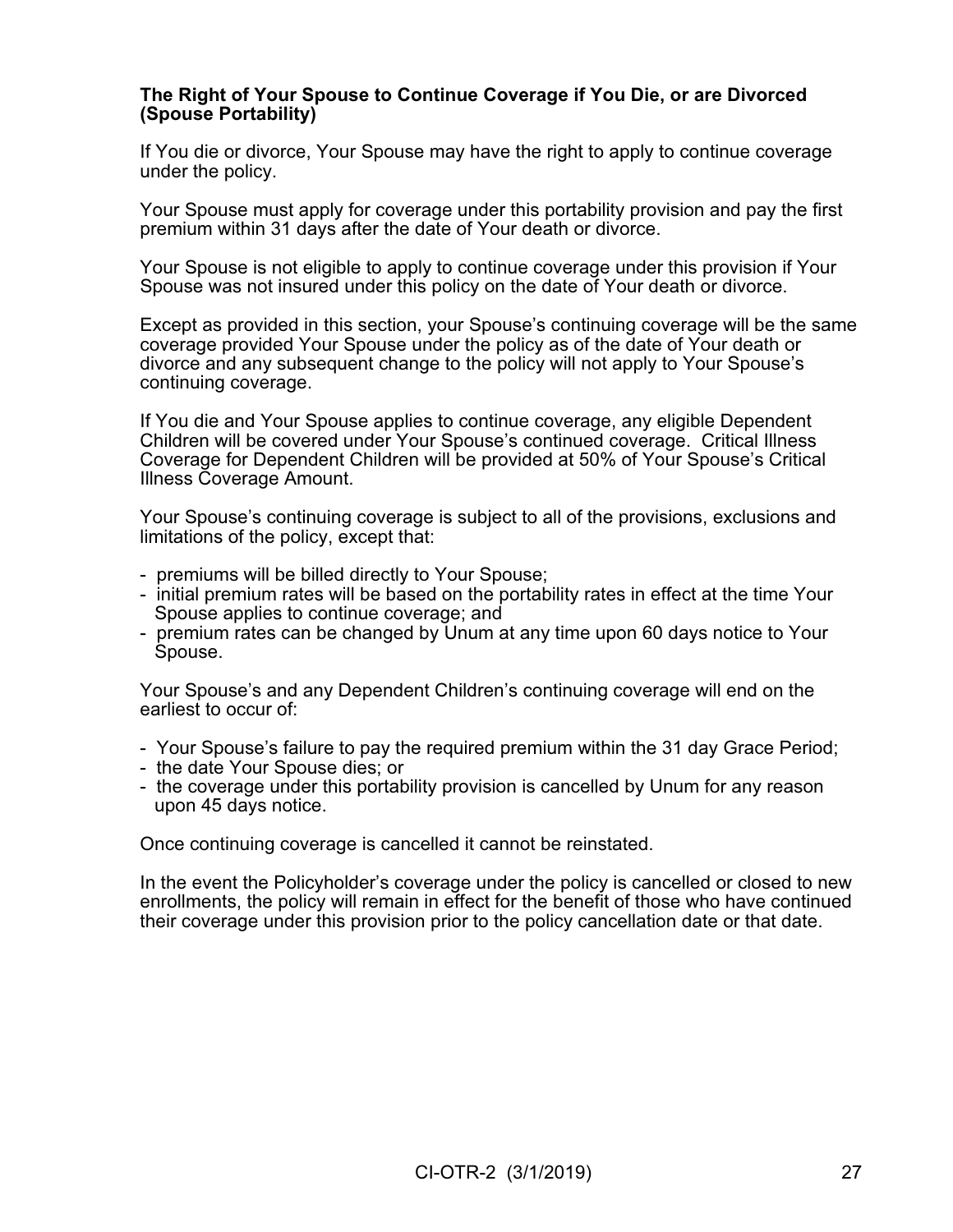# **GENERAL DEFINITIONS**

Additional definitions may be contained in other policy provisions, amendments or riders.

**Active Employment** means You are working for Your Employer for earnings that are paid regularly and that You are performing the material and substantial duties of Your regular occupation. You must be regularly scheduled to work on average at least the minimum number of hours as described under Minimum Hours Requirement shown in the Benefits at a Glance.

Your work site must be:

- Your Employer's usual place of business;
- an alternative work site at the direction of Your Employer; or
- a location to which Your job requires You to travel.

Normal vacation is considered Active Employment.

Temporary and seasonal workers are excluded from coverage.

**Calendar Year** means the period beginning on the Insured's coverage effective date and ending on December 31 of the same year. Thereafter, it is the period beginning on January 1 and ending on December 31 of each following year.

**Certificate of Coverage** means a written statement prepared by Unum and may include attachments. It tells You:

- the coverage to which the Insured may be entitled;
- to whom benefits are payable; and
- limitations, exclusions and/or requirements that apply within this policy.

**Covered Loss** means a condition covered by this policy as shown in the Benefits at a Glance and as applied for by You and approved by Unum.

## **Dependent Child(ren)** means Your:

- natural children;
- step-children;
- grandchildren who are Your dependents at time of application for federal income tax purposes;
- adopted children, including a child for whom You have filed a suit seeking adoption;
- children whom You are required to insure under a medical support order issued under section 14.061, Family code, or enforceable by a court in this state; and
- children in Your custody under a temporary court order that grants You conservatorship of the children.

Such children must be:

- unmarried from live birth but less than age 25; and
- dependent on Your or your Spouse.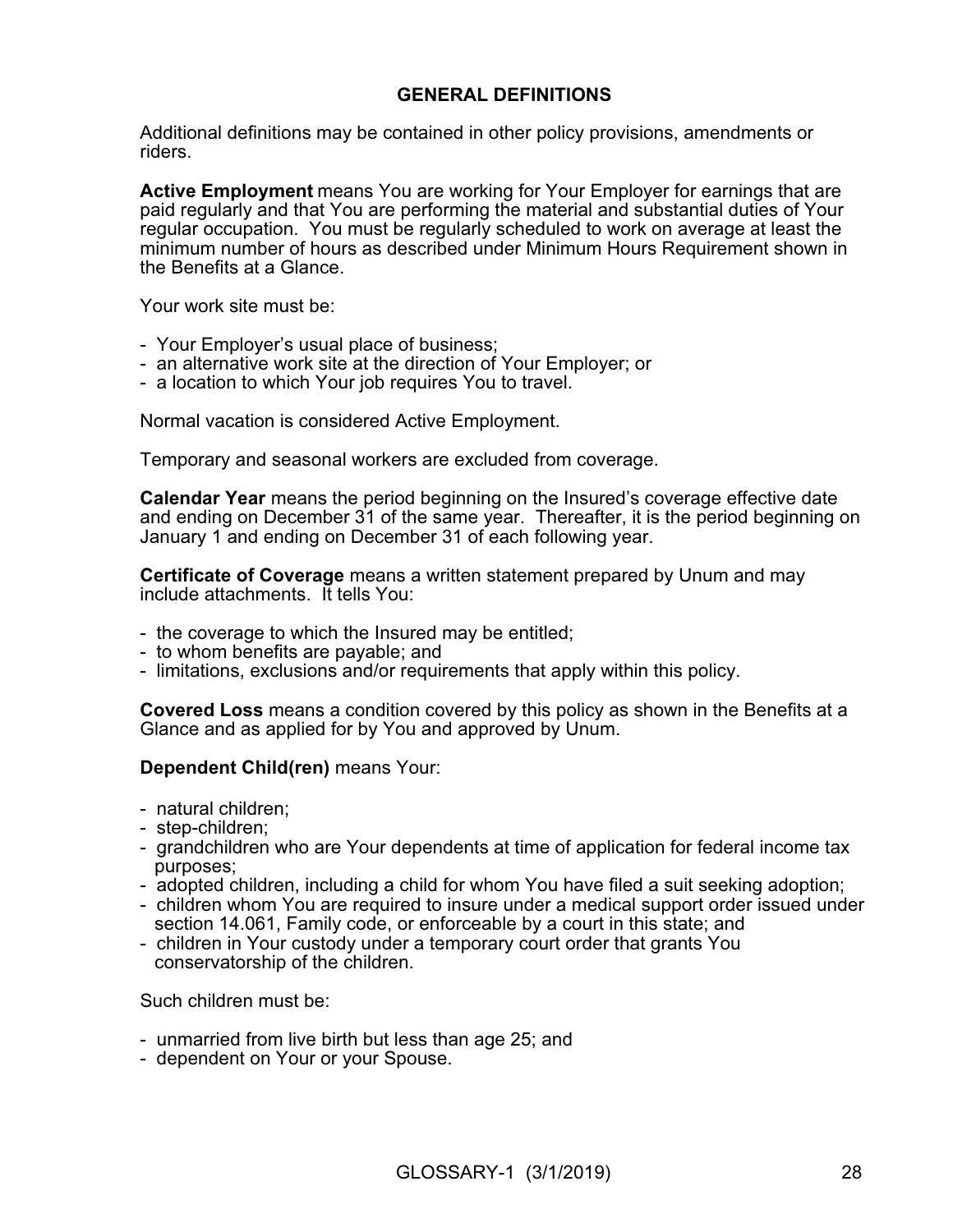After attainment of age 25 Dependent Child(ren) also includes dependent children who became incapable of self-sustaining employment, prior to age 25, due to mental or physical handicap. Such child will continue to be an Insured subject to the following: (1) the Employee must furnish proof of such incapacity and dependency to Unum within 31 days of the child's 25th birthday; and (2) proof of continued incapacity and dependency must be furnished at Our request, but not more than annually, after the two year period following the child's 25th birthday.

No Dependent Child can be covered as both an Employee and a Dependent Child.

**Eligibility Waiting Period** means the continuous period of time that You must be in Active Employment in an eligible group before You are eligible for coverage as determined by Unum and Your Employer.

**Employee** means a person who is in Active Employment in the United States with the Employer.

**Employer** means the Policyholder and includes any division, subsidiary or affiliated company.

**Enrollment** means a period of time determined by Unum and Your Employer during which You are eligible to enroll for or change Your coverage. This period of time may be limited.

**Evidence of Insurability** means a statement of Your or Your Spouse's medical history which Unum will use to determine if You or Your Spouse are approved for coverage. Evidence of Insurability will be at Unum's expense.

**Grace Period** means the period of time following the premium due date during which premium payment may be made.

**Injury** means a bodily injury which is the result of an accident.

**Insured** means any person covered under the policy.

**Layoff** or **Leave of Absence** means that You are temporarily absent from Active Employment for a period of time that has been agreed to in advance in writing by Your Employer.

Your normal vacation time is not considered a temporary Layoff or Leave of Absence.

**Payable Claim** means a claim for which Unum is liable under the terms of the policy.

**Physician** means a person performing tasks that are within the limits of his or her medical license and is:

- licensed to practice medicine and prescribe and administer drugs or to perform surgery; or
- a legally qualified medical practitioner according to the laws and regulations of the governing jurisdiction.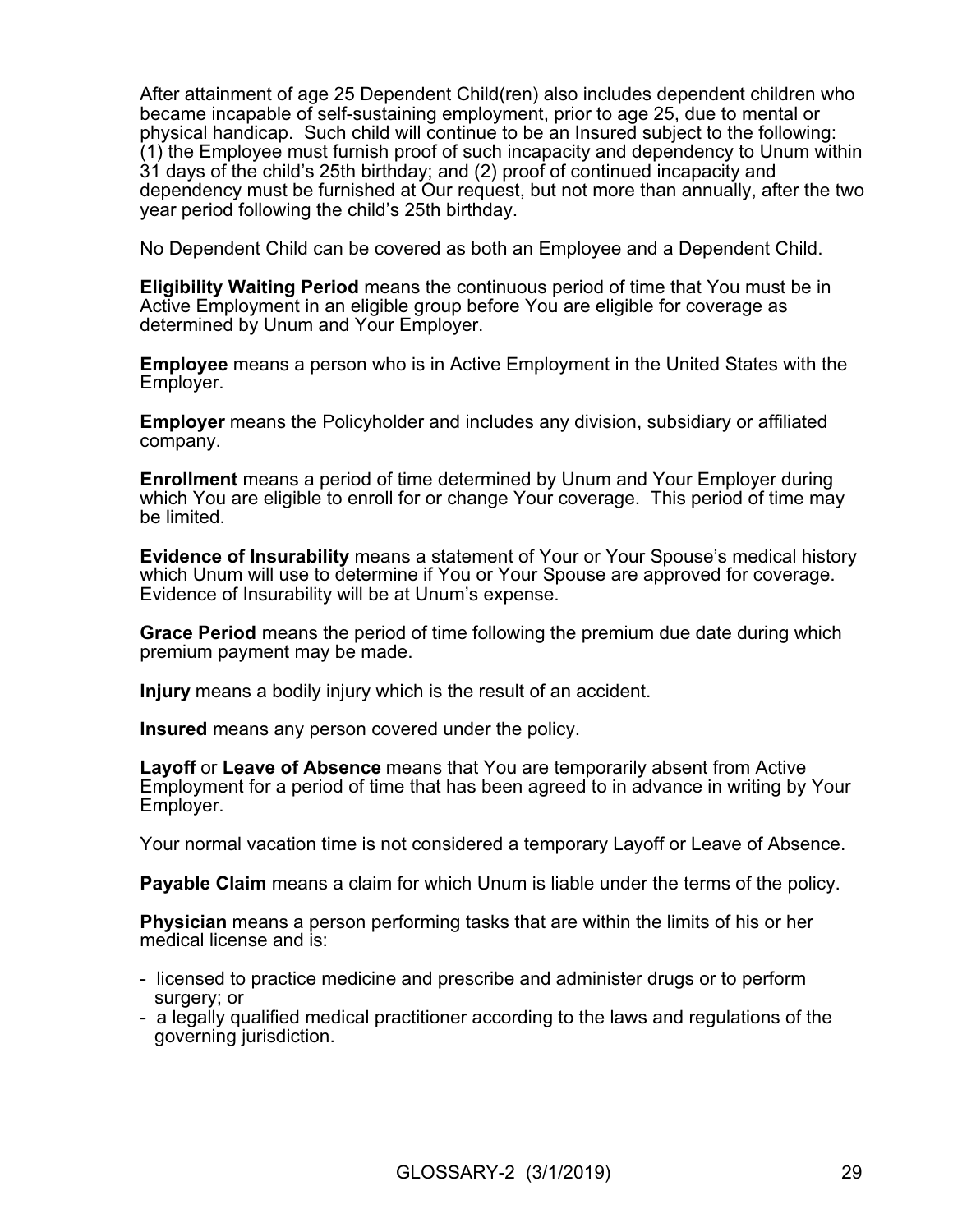Unum will not recognize You, Your Spouse, Dependent Children, parents or siblings, a business or professional partner, or any person who has a financial affiliation or business interest with You, as a Physician for a claim that You send to Us.

**Policyholder** means the Employer to whom the policy is issued.

**Sickness** means an illness or disease.

**Spouse** means Your lawful Spouse, including a legally separated Spouse, residing in the United States. You may not cover Your Spouse if Your Spouse is enrolled for coverage as an Employee. Spouse, wherever used, includes domestic partner. Domestic partner is the person named in Your declaration of domestic partnership. You must execute and provide the Employer with such a declaration which states and gives proof that the domestic partner has had the same permanent residence as You for a minimum of 6 consecutive months prior to the date coverage would become effective for that domestic partner. You must not have signed a declaration of domestic partnership with anyone else within the last 6 months of signing the latest declaration of domestic partnership. Also, the domestic partner must be at least 18 years of age, competent to contract, not related by blood closer than would bar marriage, the sole named domestic partner, not married to anyone else and the declaration of domestic partnership must be approved and recorded by the Employer. You may not cover Your domestic partner as a dependent if Your domestic partner is enrolled for coverage as an Employee.

**We**, **Us** and **Our** means Unum Life Insurance Company of America.

**You**, **Your** and **Yourself** means an Employee who is eligible for Unum coverage.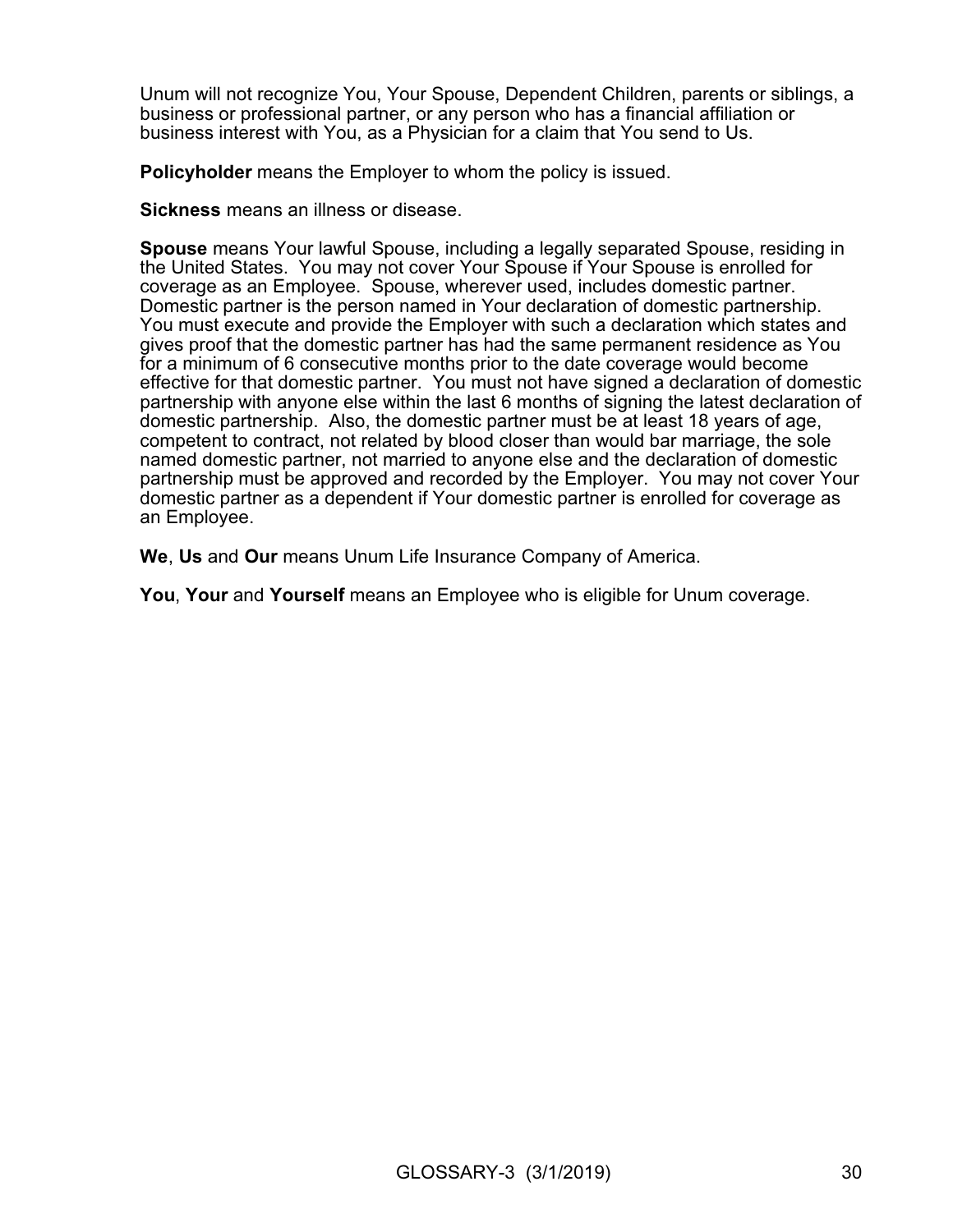## **THE FOLLOWING NOTICES AND CHANGES TO YOUR COVERAGE ARE REQUIRED BY THE STATE OF ALASKA. PLEASE READ CAREFULLY.**

If you have a complaint about your insurance you may contact Unum at 1-800-321-3889, or the department of insurance in your state of residence. Links to the websites of each state department of insurance can be found at [www.naic.org.](http://www.naic.org/)

Si usted tiene alguna queja acerca de su seguro puede comunicarse con Unum al 1-800-321-3889, o al departamento de seguros de su estado de residencia. Puede encontrar enlaces a los sitios web de los departamentos de seguros de cada estado en [www.naic.org.](http://www.naic.org)

The states of **Florida** and **Maryland** require us to advise residents of these states that if your Certificate was issued in a jurisdiction other than the state in which you reside, it may not provide all of the benefits required by the laws of your residence state.

# **If you are a resident of Alaska and the provisions referenced below appear in your Certificate in a form less favorable to you as an insured, they are amended as follows:**

The certificate cover page is amended to remove Unum's discretionary authority to determine eligibility for benefits and interpret the terms and provisions of the policy when making a benefit determination under the policy.

The **Time of Payment of Claims** provision in the **CLAIM INFORMATION** section of the policy is amended to include the following: "Claim payments must be made within 30 days of receipt of a clean claim, or within 15 days of receipt of additional information for other than a clean claim. If claims are not paid within the time limit, interest accrues at an interest rate of 15% per year."

The **Overpayments** provision in the **CLAIM INFORMATION** section of the policy is amended by limiting the right to request reimbursement of overpayments to 12 months from the date of the overpayment.

The **LIMITATIONS AND EXCLUSIONS** provision in the **BENEFIT INFORMATION** section is amended to remove any exclusion for a claim that is caused by, contributed to by or occurs as a result of committing acts of terrorism.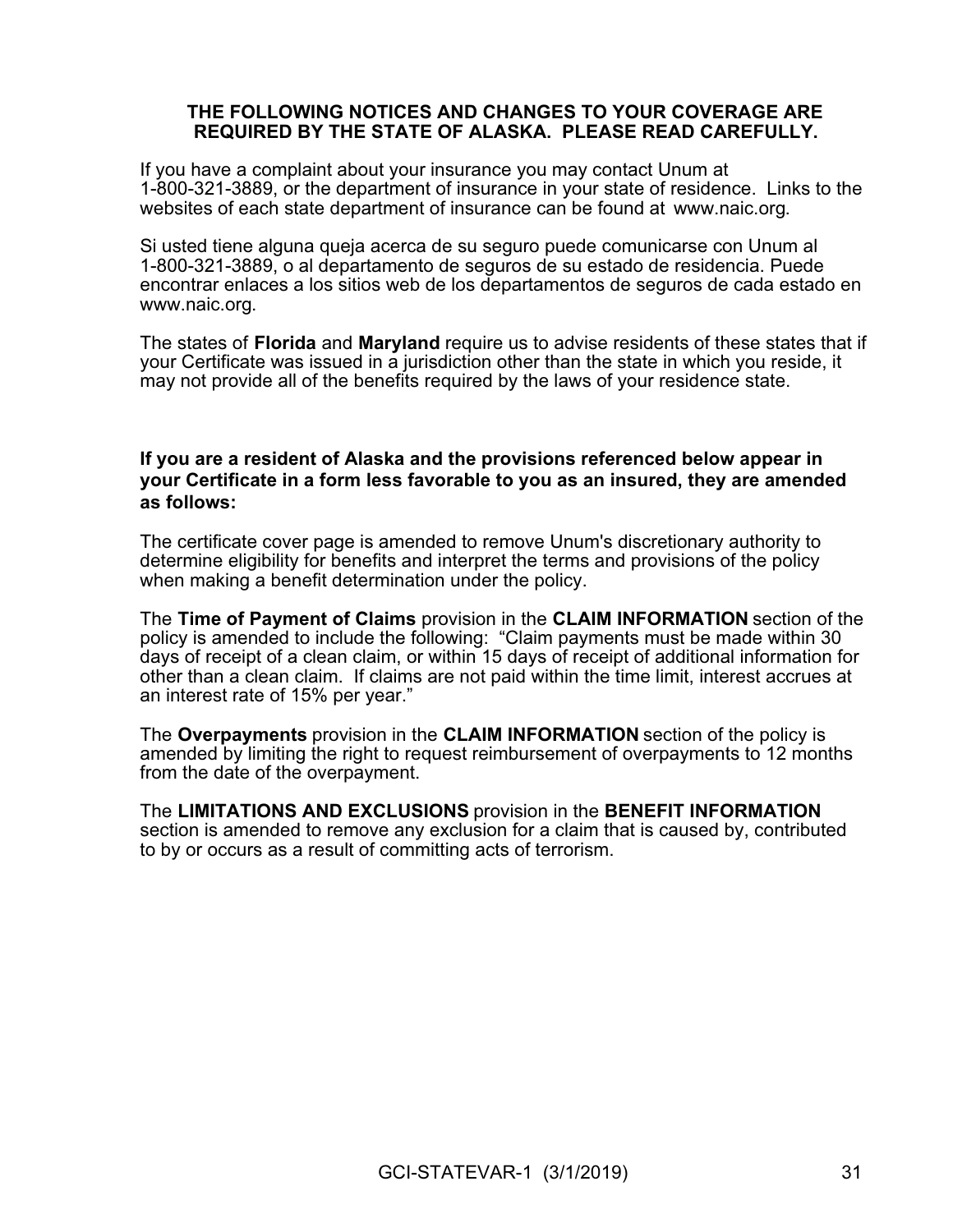# **Additional Claim and Appeal Information**

# **APPLICABILITY OF ERISA**

If this policy provides benefits under a Plan which is subject to the Employee Retirement Income Security Act of 1974 (ERISA), the following provisions apply. Whether a Plan is governed by ERISA is determined by a court, however, your Employer may have information related to ERISA applicability. If ERISA applies, the following provisions are part of the Plan. Benefit determinations are controlled exclusively by the policy, your certificate of coverage, and the information in this document.

This coverage may be provided under a Plan that provides other benefits as well. Contributions to the Plan are made as stated under your certificate of coverage. The contributions made by you and your Employer, if any, for this coverage may be used by the Plan to provide any of the benefits under the Plan. The Employer is ultimately responsible for paying any difference between the total cost of benefits under the Plan and the amounts you and other employees contribute.

# **HOW TO FILE A CLAIM**

If you wish to file a claim for benefits, you should follow the claim procedures described in your insurance certificate. To complete your claim filing, Unum must receive the claim information it requests from you (or your authorized representative), and your attending physician. If you or your authorized representative should have any questions about what to do, you or your authorized representative may contact Unum directly.

# **CLAIMS PROCEDURES**

In the event that your claim is denied, either in full or in part, Unum will notify you in writing within 90 days after your claim was filed. Under special circumstances, Unum is allowed an additional period of not more than 90 days (180 days in total) within which to notify you of its decision. If such an extension is required, you will receive a written notice from Unum indicating the reason for the delay and the date you may expect a final decision. Unum's notice of denial shall include:

- the specific reason or reasons for denial with reference to those Plan provisions on which the denial is based;
- a description of any additional material or information necessary to complete the claim and why that material or information is necessary; and
- a description of the Plan's procedures and applicable time limits for appealing the determination, including a statement of your right to bring a lawsuit under Section 502(a) of ERISA following an adverse determination from Unum on appeal.

Notice of the determination may be provided in written or electronic form. Electronic notices will be provided in a form that complies with any applicable legal requirements.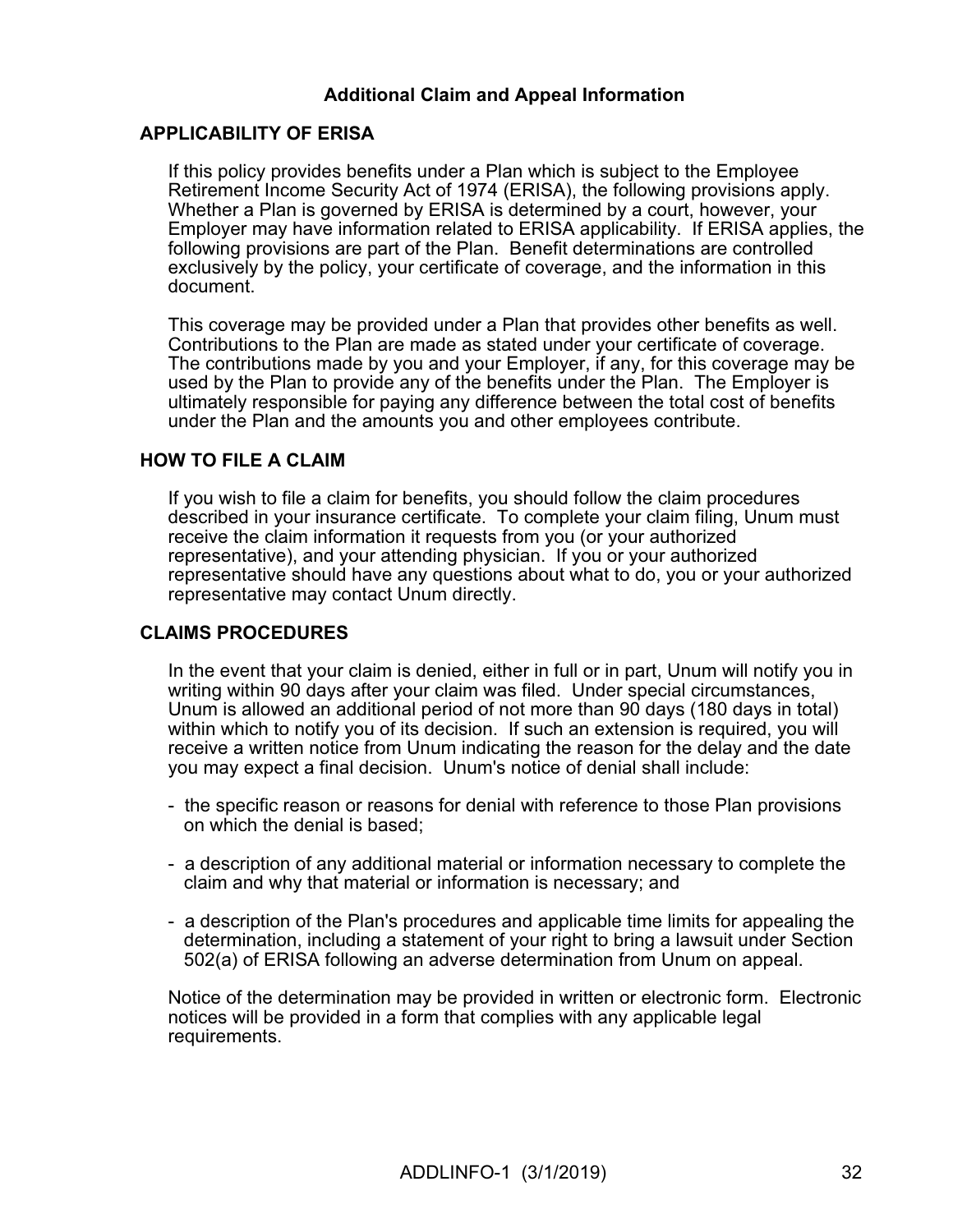# **APPEAL PROCEDURES**

If you or your authorized representative appeal a denied claim, it must be submitted within 90 days after you receive Unum's notice of denial. You have the right to:

- submit a request for review, in writing, to Unum;
- upon request and free of charge, reasonable access to and copies of, all relevant documents as defined by applicable U.S. Department of Labor regulations; and
- submit written comments, documents, records and other information relating to the claim to Unum.

Unum will make a full and fair review of the claim and all new information submitted whether or not presented or available at the initial determination, and may require additional documents as it deems necessary or desirable in making such a review. A final decision on the review shall be made not later than 60 days following receipt of the written request for review. If special circumstances require an extension of time for processing, you will be notified of the reasons for the extension and the date by which the Plan expects to make a decision. If an extension is required due to your failure to submit the information necessary to decide the claim, the notice of extension will specifically describe the necessary information and the date by which you need to provide it to us. The 60-day extension of the appeal review period will begin after you have provided that information.

The final decision on review shall be furnished in writing and shall include the reasons for the decision with reference, again, to those Plan provisions upon which the final decision is based. It will also include a statement describing your access to documents and describing your right to bring a lawsuit under Section 502(a) of ERISA if you disagree with the determination.

Notices of the determination may be provided in written or electronic form. Electronic notices will be provided in a form that complies with any applicable legal requirements.

Unless there are special circumstances, this administrative appeal process must be completed before you begin any legal action regarding your claim.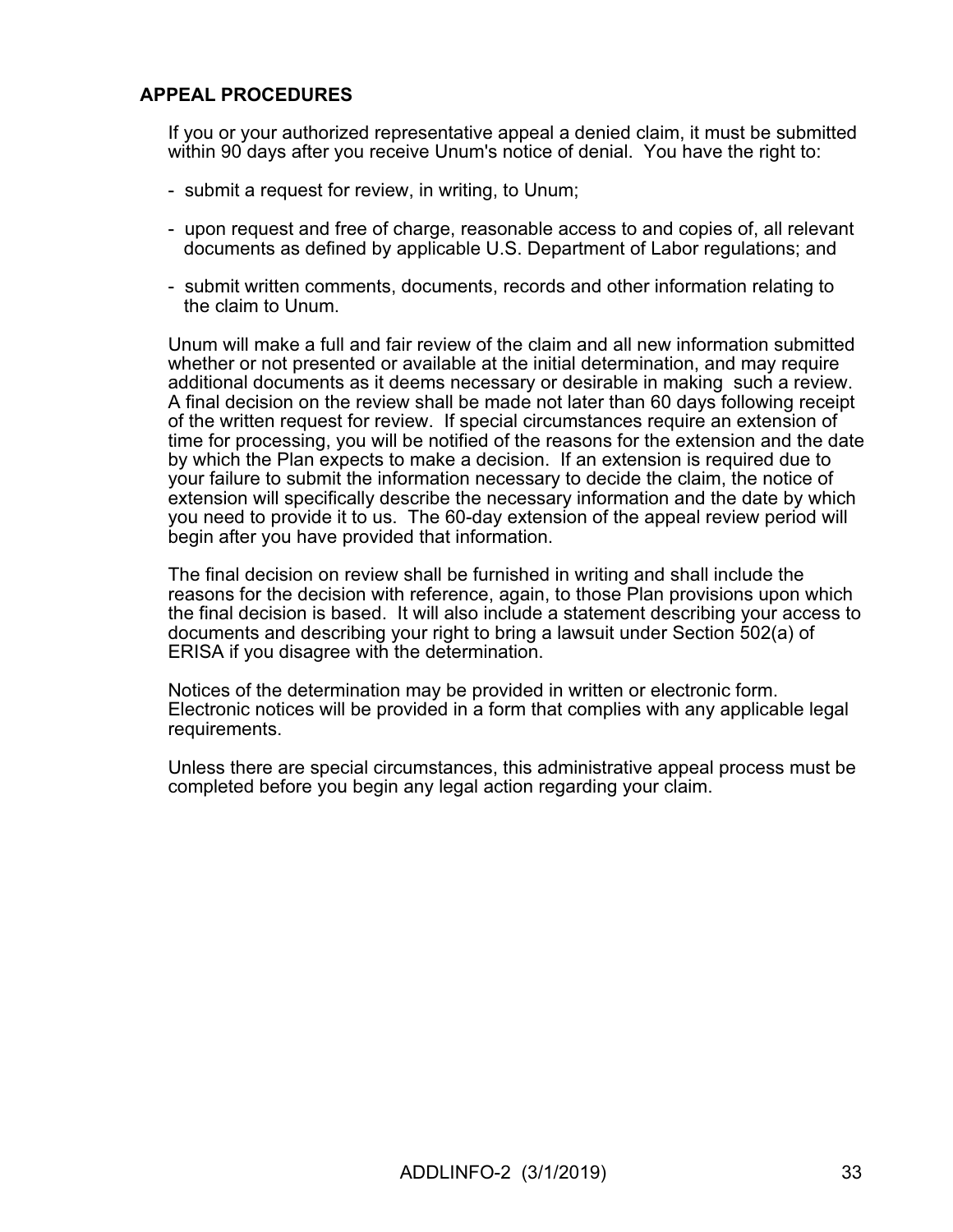## **IMPORTANT INFORMATION ABOUT COVERAGE UNDER THE TEXAS LIFE AND HEALTH INSURANCE GUARANTY ASSOCIATION (For Insurers declared insolvent or impaired on or after September 1, 2011)**

Texas law establishes a system to protect Texas policyholders if their life or health insurance company fails. The Texas Life and Health Insurance Guaranty Association ("the Association") administers this protection system. Only the policyholders of insurance companies that are members of the Association are eligible for this protection which is subject to the terms, limitations, and conditions of the Association law. (The law is found in the Texas Insurance Code, Chapter 463.)

## **It is possible that the Association may not protect all or part of your policy because of statutory limitations.**

# **Eligibility for Protection by the Association**

When a member insurance company is found to be insolvent and placed under an order of liquidation by a court or designated as impaired by the Texas Commissioner of Insurance, the Association provides coverage to policyholders who are:

- Residents of Texas **(regardless of where the policyholder lived when the policy was issued)**
- Residents of other states, ONLY if the following conditions are met:
	- The policyholder has a policy with a company domiciled in Texas;
	- The policyholder's state of residence has a similar guaranty association; and
	- The policyholder is not eligible for coverage by the guaranty association of the policyholder's state of residence.

# **Limits of Protection by the Association**

## *Accident, Accident and Health, or Health Insurance:*

- For each individual covered under one or more policies: up to a total of \$500,000 for basic hospital, medical-surgical, and major medical insurance, \$300,000 for disability or long term care insurance, or \$200,000 for other types of health insurance.

## *Life Insurance:*

- Net cash surrender value or net cash withdrawal value up to a total of \$100,000 under one or more policies on a single life; or
- Death benefits up to a total of \$300,000 under one or more policies on a single life; or
- Total benefits up to a total of \$5,000,000 to any owner of multiple non-group life policies.

# *Individual Annuities:*

- Present value of benefits up to a total of \$250,000 under one or more contracts on any one life.

# *Group Annuities:*

- Present value of allocated benefits up to a total of \$250,000 on any one life; or
- Present value of unallocated benefits up to a total of \$5,000,000 for one contractholder regardless of the number of contracts.

# *Aggregate Limit:*

- \$300,000 on any one life with the exception of the \$500,000 health insurance limit, the \$5,000,000 multiple owner life insurance limit, and the \$5,000,000 unallocated group annuity limit.

These limits are applied for each insolvent insurance company.